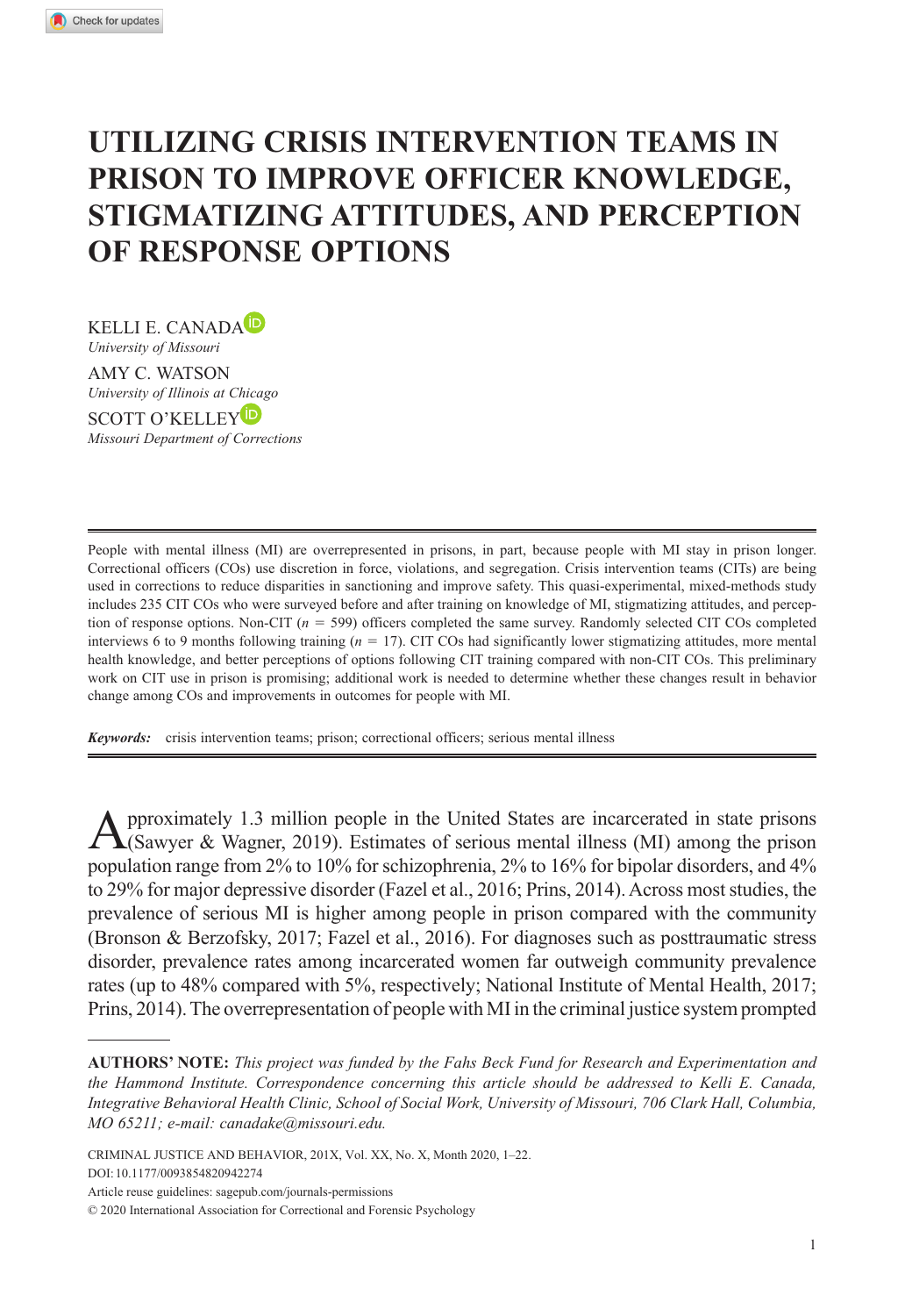implementation of jail-diversion and court-based programming aimed at diverting people with MI from incarceration and engaging them in community-based treatment rather than serving time in prison. Despite expansion of these programs and a decline in the prison population, the proportion of people with MI in prison remains higher than in community populations (Hirschtritt & Binder, 2017). Disparities in the number of people with MI in prison are one of the foci for smart decarceration strategies (Epperson & Pettus-Davis, 2017). Additional interventions at policy and program levels are needed to ethically and equitably reduce the population of people in custody without worsening already existing disparities.

One contributor to the overrepresentation of people with MI in prison is that they are spending, on average, 15 months longer in prison than people without MI, even when charged with similar crimes (Ditton, 1999). While sentence lengths are not significantly different for people with MI (Bronson & Berzofsky, 2017), they are more likely to serve their entire sentence rather than qualifying for early release or parole (Fellner, 2006; Harris & Dagadakis, 2004). This difference is, in part, due to people with MI being disproportionately impacted by institutional policies and practices. People with MI in prison receive higher rates of violations and rule infractions (Ditton, 1999; Matejkowski et al., 2010) and are 4 times more likely to receive harsher sanctions for minor infractions (Houser & Belenko, 2015).

## **Physical and Mental Health Outcomes for People With MI in Prison**

The symptoms of MI create challenges to following prison rules and complying with officer commands (Fazel et al., 2016). Specific symptoms of mental disorders vary in type and impact; across disorders, symptoms of MI impact perceptions, cognitions, behaviors, interpersonal interactions, and emotional experiences and expression (see the *Diagnostic and Statistical Manual of Mental Disorders* [5th ed.; *DSM-V*]; American Psychiatric Association, 2013). For example, a person with schizophrenia may experience hallucinations and delusions while a person with major depressive disorder may be unable to concentrate, feel fatigued, isolate, feel worthless, and have thoughts of suicide. Having these symptoms can create barriers to following rules and routines required in prison.

The prison environment poses numerous risks to physical and mental health. For the general population, life expectancy declines 2 years for every year served in prison (Patterson, 2013). Individual differences in the ability to adapt to prison, limited health care programs within prison, social isolation, segregation, and stress resulting from risk of violence and prison conditions can lead to adverse health and mental health outcomes (Nurse et al., 2003; Schnittker & John, 2007), including high risk of communicable diseases, poor treatment of chronic health conditions, and higher mortality (Macalino et al., 2004; Patterson, 2013).

The prison environment is especially risky for people with MI and can be physically and emotionally traumatic. Punitive responses to mental health events like self-injury (e.g., cutting, suicide attempts) can worsen symptoms, retraumatize people, and prolong treatment engagement (Lanes, 2011; Smith, 2014). People with MI in prison are at heightened risk of physical and sexual victimization, suicide, and being sent to segregation (Baillargeon et al., 2009; Blitz et al., 2008; Fazel et al., 2016; Fellner, 2006; Wolff et al., 2007). Segregation, particularly for extended periods, can cause mental decompensation and worsen symptoms,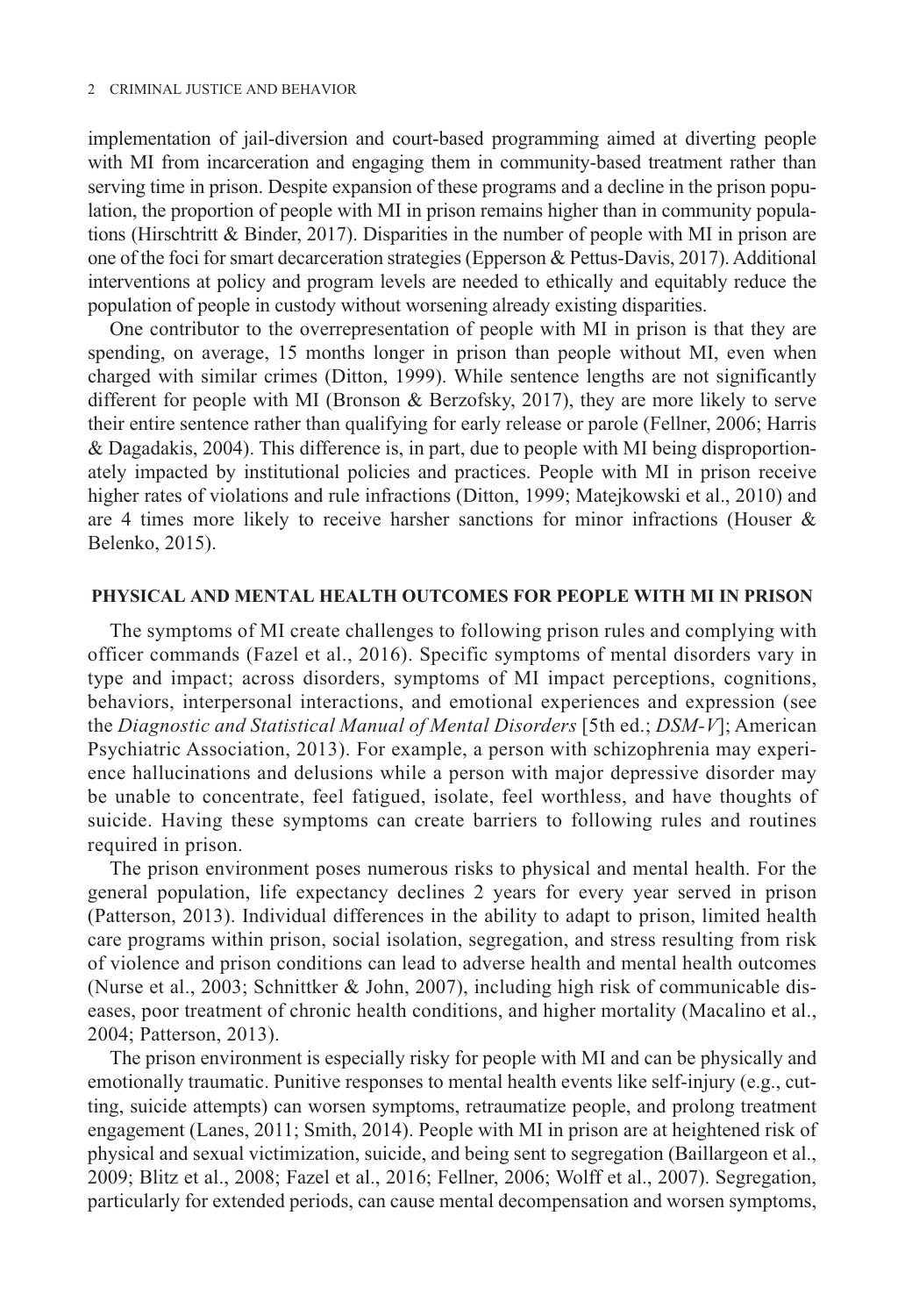extend time in prison, and often increase the risk of suicide and need for crisis services (Human Rights Watch, 2003; Metzner & Fellner, 2010). Unmet mental health needs and practices that exacerbate symptoms impact people during incarceration and when they return to the community (Hills et al., 2004).

## **The Role of Correctional Officers (COs)**

COs are front-line staff responsible for maintaining order and security within prisons by upholding both formal and informal policies intended to prevent disturbances (e.g., fights, rule violations; Fellner, 2006). COs uphold order and control by giving infractions to people who disrupt order. Issuing violations is generally followed by a sanction, which can include a loss of canteen privileges or work, higher security clearance (e.g., less time spent outside of cell for recreation or rehabilitative programs), or segregation. The accumulation of infractions leads to loss of accumulated "good time," ineligibility for work programs and rehabilitative services, and increased time spent in prison (Fellner, 2006).

COs have discretion in the way policies are interpreted and acted upon in many prison systems (Galanek, 2014). Attitudes, knowledge, and subjective interpretation of policies across COs impact the incarcerated population through interactions, issuing violations, use of punitive sanctions, and referral to rehabilitation. COs generally respond to disturbances based on universally applied rules and sanctions with little regard to why people are "acting out" (Camp & Daggett, 2016). People with MI are expected to follow the same rules and procedures. "Acting out" may not be disregard for rules, but rather uncontrolled symptoms or a mental health crisis (Appelbaum et al., 2001). For example, a person unresponsive to command is breaking the rules; however, he may have MI symptoms that interfere with his capacity to comply. Nonetheless, in one study, when COs recognized that MI symptoms were contributing to rule violations, they used more flexible approaches to behavior management (e.g., de-escalation; Galanek, 2014).

Officers' views of people with MI parallel the general public in that perceptions and understanding of MI can be stigmatizing and inaccurate (Callahan, 2004). Based on attribution theory, these stigmatizing attitudes toward people with MI (e.g., the belief that people with MI are violent) can lead to biased behaviors as well as erroneous interpretations of events and sanctioning (Corrigan et al., 2004). Attribution theory suggests that signaling events (e.g., banging head on the cell wall) trigger cognitions (e.g., "This person is trying to disrupt order"), which trigger emotional reactions (e.g., frustration, fear) and ultimately impact behaviors (e.g., use of force; Corrigan, 2000). COs perceive that people with MI in prison are time-consuming, require more resources, increase workplace stress, and are scary to confront when strange or explosive behavior is exhibited (Appelbaum et al., 2001; Center for Health Policy, Planning, and Research, 2007; Human Rights Watch, 2003). As front-line staff, COs are the first to observe the escalation of symptoms and changes in behavior and often respond to events with urgency (Aufderheide, 2012). COs report they do not have adequate training regarding MI and feel they underrefer people to services (Center for Health Policy, Planning, and Research, 2007; Human Rights Watch, 2003). COs report a lack of proper training as the main obstacle they face when responding to mental health crises (Lavoie et al., 2006). Finally, officer training to maintain safety by using command and control techniques may not work well with people in crisis. Rather than taking control,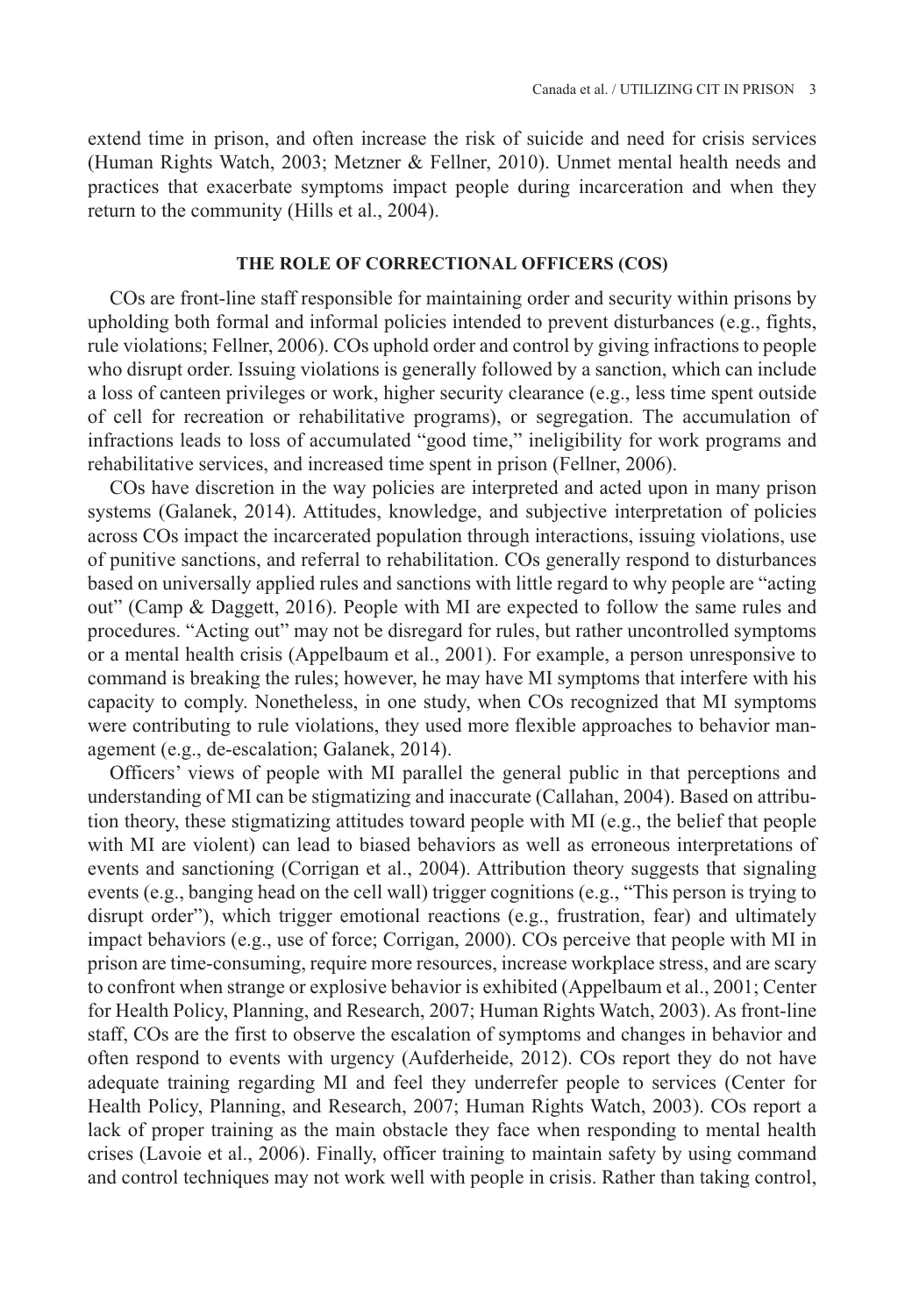COs may escalate situations, worsen symptoms, and increase risk of injury (Center for Health Policy, Planning, and Research, 2007).

Officers' perceptions of people with MI are an important consideration given their perceived lack of adequate training, high-stress work environment, and the urgency of their response during crisis situations. A lack of knowledge of psychiatric symptoms and misperceptions of dangerousness, coupled with a high-stress and injury-prone environment, increases the risk of injury to people living in prison, COs, and other staff. Although the culture of corrections is thought to conflict with rehabilitation, most COs support rehabilitation (Appelbaum et al., 2001). Knowing how to recognize symptoms and apply de-escalation can calm disruptive and potentially violent encounters, increase appropriate referral to services, and reduce length of stay in prison (Appelbaum et al., 2001; Aufderheide, 2012; Human Rights Watch, 2003). Galanek (2014) argues COs are "crucial in heading off decompensation through communication with mental health staff" (p. 9). COs have the most interaction with people in custody, thus are well suited to observe people throughout the day and across situations. With additional training on recognizing and responding to people with MI, COs may be key in increasing access to treatment and reducing violations that restrict early release (Dvoskin & Spiers, 2004).

## **Adaptation and Implementation of Crisis Intervention Team (CIT) for Corrections**

One promising intervention to address the problems COs face when interacting with people experiencing MI symptoms is the CIT model. CIT was developed following a fatal shooting of a man with MI in Memphis, TN, in 1988, by a police officer (Watson & Fulambarker, 2012). In response, a multidisciplinary task force helped create CIT, a community-based intervention to promote effective, respectful, and safe interactions between police and people with MI. Similar to COs, when police respond to events involving people with MI, they make urgent and critical decisions regarding the use of force and appropriate options to resolve conflict. Two core components of CIT are the specialized, 40-hr training on responding to mental health crisis and partnerships between police and community mental health stakeholders (Watson & Fulambarker, 2012). The specialized training involves a curriculum aimed at providing officers with knowledge about MI and response strategies through education about MI, substance use, medications, identifying symptoms, tools for effective intervention with a person exhibiting MI symptoms, and de-escalation skills to use in crisis (Watson et al., 2008). CIT establishes community partnerships available for crisis transport and/or service referral. Community partnerships allow police to have other resources to assist them when responding to people in crisis, which expands options beyond arrest.

Two decades of research has shown that CIT officers demonstrate increased preparedness to work with people with MI and improved disposition of mental health calls (Compton et al., 2006; Morabito et al., 2012; Skeem & Bibeau, 2008). CIT also increases knowledge and alters beliefs about MI (Compton et al., 2006). CIT officers conduct more thorough assessment of risk in mental health calls, demonstrate understanding of why people may exhibit certain behaviors, use de-escalation and active listening, allow sufficient time to resolve issues, and have knowledge of myriad options for disposition (Canada et al., 2012). However, across studies, CIT's impact on arrest and use of force is mixed with CIT having no effect in some jurisdictions to a medium effect in others (Taheri, 2014; Wood & Watson,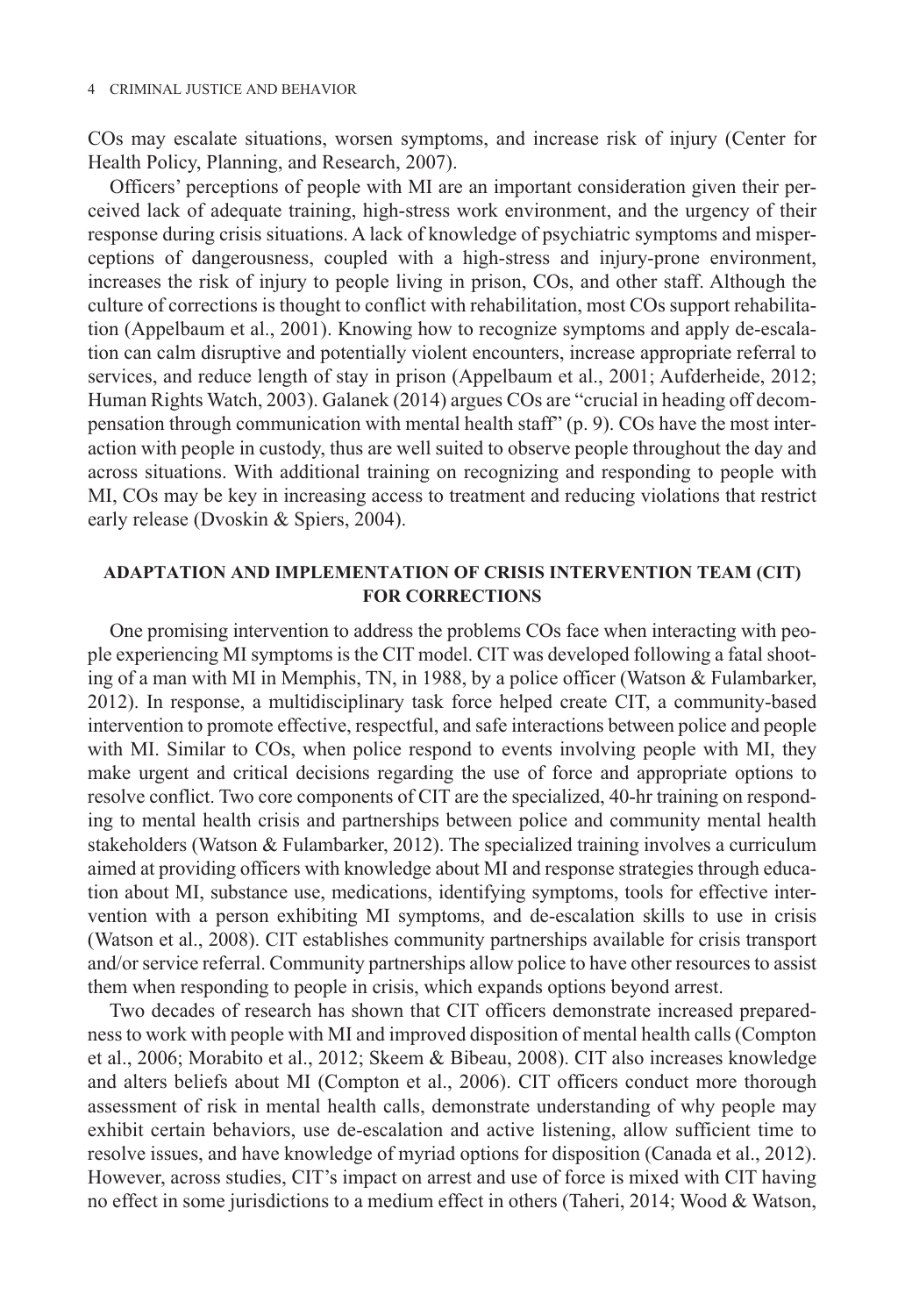2017); there is insufficient evidence on whether CIT reduces officer injury (Taheri, 2014). Overall, CIT consistently demonstrates reductions in officer stigma and improved attitudes; it is considered an evidence-based practice for these outcomes (Compton et al., 2006; Watson et al., 2017).

#### **CIT's Adaptation for Corrections**

Given the challenges COs face in responding to people with MI in prisons, states are implementing an adapted model of CIT for use within jails and prisons (Davidson, 2016; Tucker et al., 2012). Although CIT is effective in communities, it is unclear whether CIT is effective in promoting positive outcomes within jails and prisons. There is preliminary support for CIT's impact on officers' confidence and self-efficacy in working with people with MI in jail, recognizing MI-related behaviors, and use of de-escalation in crisis situations (Callahan, 2004; Center for Health Policy, Planning, and Research, 2007; Davidson, 2016; Petracek, 2012). In one study, most events classified as "CIT incidents" resulted in CIT COs referring to mental health services (Center for Health Policy, Planning, and Research, 2007). However, the study did not define "CIT incidents" or systematically collect data. Important to note, CIT COs in this study reported difficulty using CIT skills in practice, citing jail policy and procedures as barriers. This finding, in particular, supports the need for research on the feasibility and effectiveness of utilizing CIT within corrections. Current research on CIT for corrections also conflates data on police and jail COs (Davidson, 2016) or solely focuses on jail COs (Center for Health Policy, Planning, and Research, 2007; Petracek, 2012; Tucker et al., 2012); no peer-reviewed research has been published on CIT within prisons. Given the differences in length of stay, service provision, and roles of COs in jails and prisons, research is needed to examine the utility of CIT specifically in the prison setting.

### **Present Study**

The purpose of this study is twofold: (a) test the impact of CIT on officer knowledge of MI, stigmatizing attitudes, and perception of available response options; and (b) explore the experiences of using CIT in prisons. Attribution theory guided the conceptualization of how CIT is expected to impact officers' behaviors through knowledge, stigmatizing attitudes, and perception of response options (Corrigan, 2000). If COs think about people with MI differently and perceive they have multiple responses options in crisis situations, it is expected that behaviors will change in those interactions—for example, using socially integrative responses (e.g., referral for service, de-escalation) over punitive responses (e.g., violations, segregation).

This project examines changes in officers' knowledge, stigmatizing attitudes, and perception of response options before and after CIT training compared with officers who did not complete CIT training. Three specific research questions were addressed: (a) Does CIT training change knowledge about MI, stigmatizing attitudes, and perceptions of response options? (b) How does CIT officer knowledge, stigmatizing attitudes, and perception of response options before and after CIT training compare with non-CIT COs? (c) What is the experience of using CIT in practice 6 to 9 months following training? It is hypothesized that COs will demonstrate improvements in knowledge, stigmatizing attitudes, and perceptions of response options from pre- to post-CIT training. As an exploratory hypothesis, it is expected that post-CIT training scores will be significantly better than the scores of COs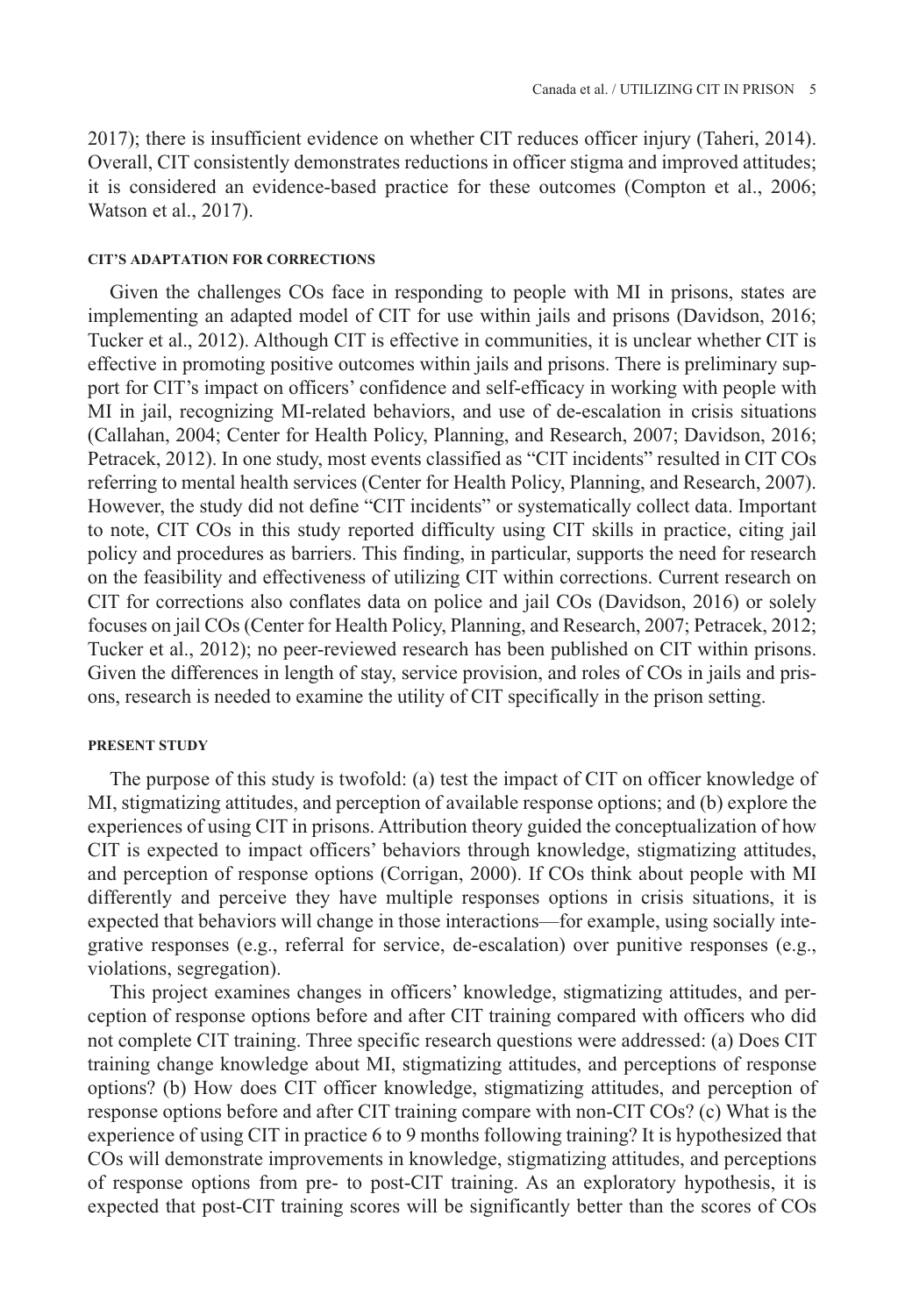who have not completed CIT training, yet CIT officers' pretest scores will not significantly differ from non-CIT officer scores. As a first step in exploring officer behavior change, the use of CIT in practice is examined by conducting interviews with a subsample of COs 6 to 9 months following CIT training.

#### **Method**

This study used a quasi-experimental, concurrent triangulation mixed-method design using a pre- and posttest (Creswell et al., 2003). Although there are limitations to internal validity using a quasi-experimental design, it was chosen because randomization of COs to CIT was not a feasible option. However, the design includes a comparison group of non-CIT COs surveyed at one time point. Research aims were addressed using multiple perspectives to explore and cross-verify study results and deepen understanding of CIT in corrections. The use of mixed-methods, multiple data sources, and triangulation is critical in this project due to the complexity of intersecting factors within prisons that impact people with MI. Survey and interview data were collected from COs between 2016 and 2018. The University Institutional Review Board reviewed and approved the study.

#### **Setting and Intervention Adaptation**

Between 2001 and 2015, the Missouri Department of Corrections (DOC) estimated that the prevalence of people with MI in prison grew from 10.4% to 16.6% (Lombardi, 2015), while the total population in this timeframe remained relatively steady. Estimates of people in need of substance use treatment increased to approximately 78%, which included people having moderate to severe substance use problems upon admission to prison. The DOC includes specialized units that exclusively house people with MI, but many people with MI live in the general population. Treatment and support services provided by the DOC include medication, individual psychotherapy, group and art therapy, 12-step meetings, pet therapy, and support groups. Medical services are provided by contracted providers; all services except major surgeries are provided within DOC prisons. At the time of this study, the DOC had 22 adult institutions, including diagnostic centers and minimum to maximum security facilities.

In August 2014, the DOC received funding to adapt CIT for corrections and received support from the National Institute of Corrections to train-the-trainers in CIT. During data collection for this project, the DOC Training Center provided all CIT training for COs throughout the state. To qualify for CIT training, it was recommended that COs have at least 3 years of experience and make a 3-year commitment to the DOC after CIT graduation. A committee selected COs to complete CIT from a pool of applicants who were self-nominated or recommended. COs in the DOC can be assigned to a specific wing or unit or they may be rotated. COs were eligible for CIT regardless of wing or unit assignment.

CIT for corrections follows the original CIT training model (Watson et al., 2008) by providing an intensive, 40-hr training over five consecutive days. Upon graduation, COs are officially designated CIT. The DOC has a CIT steering committee that meets regularly to discuss CIT. They utilize CIT "coaches" (i.e., senior CIT CO who support new CIT COs) and facilitate collaboration during and after training with mental health professionals. Within the institution, CIT COs may be deployed prior to any planned use of force, be called upon to assist with people who are in crisis with whom they have intervened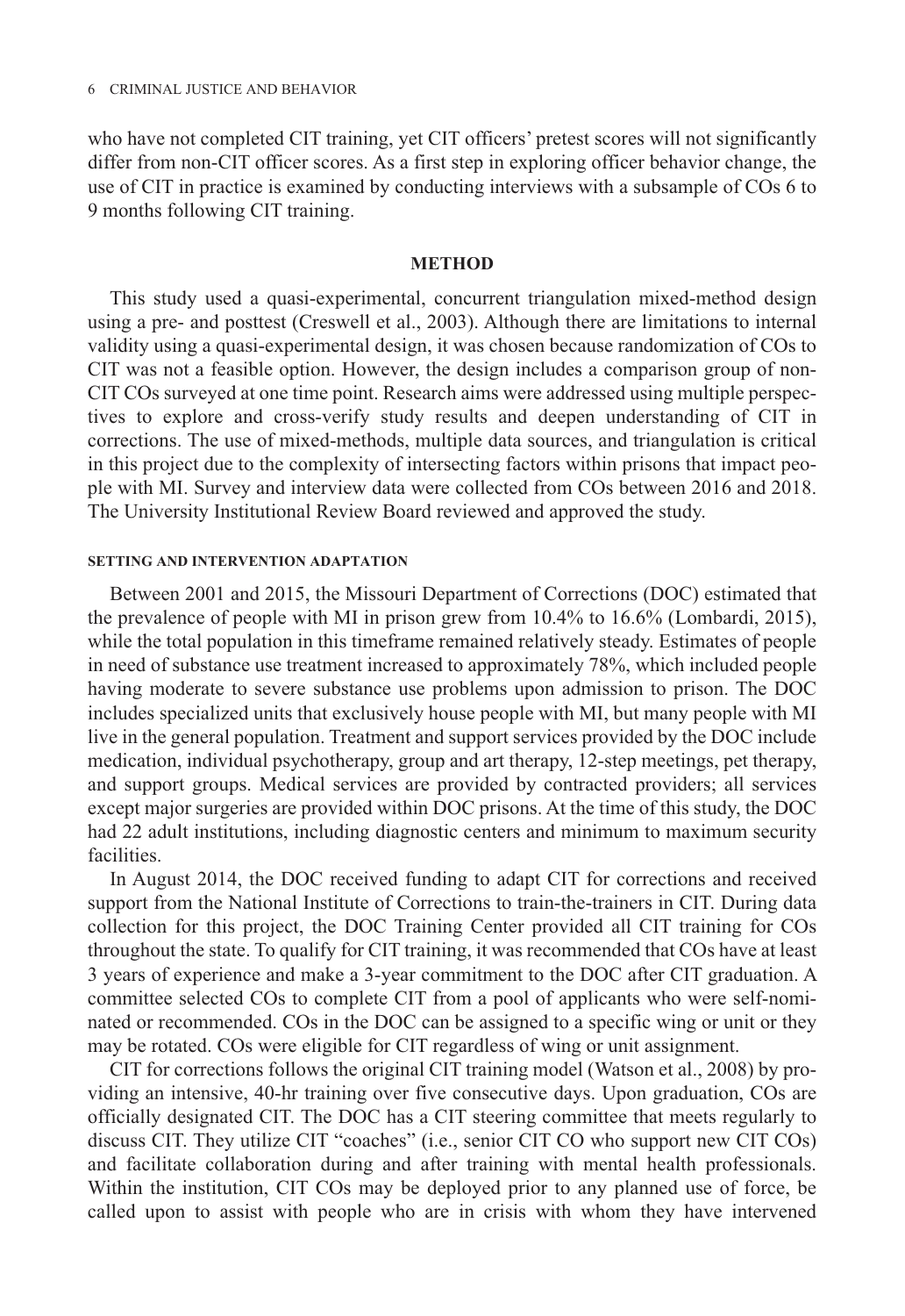successfully with in the past (within and outside assigned wings), or use CIT skills spontaneously in their daily interactions, as needed.

## **Sampling and Recruitment**

## **CIT COs**

All COs scheduled to complete CIT training during the recruitment window were invited via email to participate in the survey portion of the research. A total of 235 COs completed a pre- and/or postsurvey. In the recruitment window, 403 COs received CIT training, making the response rate approximately 58% of eligible COs, which is just under the standard threshold of 60% noted by some scholars (Johnson & Wislar, 2012). Due to staffing, changes in attendance were made, which resulted in some eligible COs not receiving the survey link prior to the training. The survey was distributed via Qualtrics to most COs; eight COs requested paper surveys, which were distributed prior to and after the CIT training. The preand posttest survey was distributed within 2 weeks before the start and 2 weeks after the end of the training. COs were required to complete the pretest before any part of the training began. COs completed the posttest between 1 and 4 weeks following the training. Pre- and posttests were linked with a memorable code created by the COs. Prior to completing surveys, participants were asked to read through a consent statement and click on the "I consent" button. Signatures were not required (i.e., a waiver of documentation of consent was granted). The survey took approximately 15 to 20 min to complete. At the end of the posttest, participants indicated whether they were interested in a follow-up interview. Participants were compensated US\$10 for each of the pre- and posttests (i.e., US\$20 total if pre- and postsurveys were completed) via electronic or mailed gift cards.

Randomly selected participants were chosen from the pool of interested participants between 6 and 9 months following their initial CIT training (*n* = 17). The randomization tool in Excel was used to randomize interested participant names. The top 20 people on the list were invited. Three people declined or did not respond to the email invitation. The first author met with participants in person ( $n = 6$ ), via Zoom videoconferencing ( $n = 2$ ), or via phone  $(n = 9)$  for this 45- to 60-min audio-recorded interview. The DOC Director provided permission for these interviews to take place during work hours. All interviews were transcribed for analysis. Interview participants were compensated with a US\$20 electronic or mailed gift card.

### **Non-CIT COs**

All non-CIT COs working in DOC in March and April 2018 were invited to complete the same survey as CIT COs at one time point  $(n = 599)$ . An average of 4,956 COs were employed by DOC during the 2-month recruitment window. The comparison group was interviewed at one time point rather than two to reduce participant burden and need for follow-up; there were no reasons to expect knowledge, stigmatizing attitudes, or perception of response options would change without intervention throughout the study period. COs were recruited through a mass email from the DOC Director's office to all wardens. Wardens distributed the survey link to all COs. Officers who completed any part of CIT were not eligible to participate in this survey. Similar to above, a waiver of documentation of consent was obtained and participant responses were not attached to identifiable data. Surveys took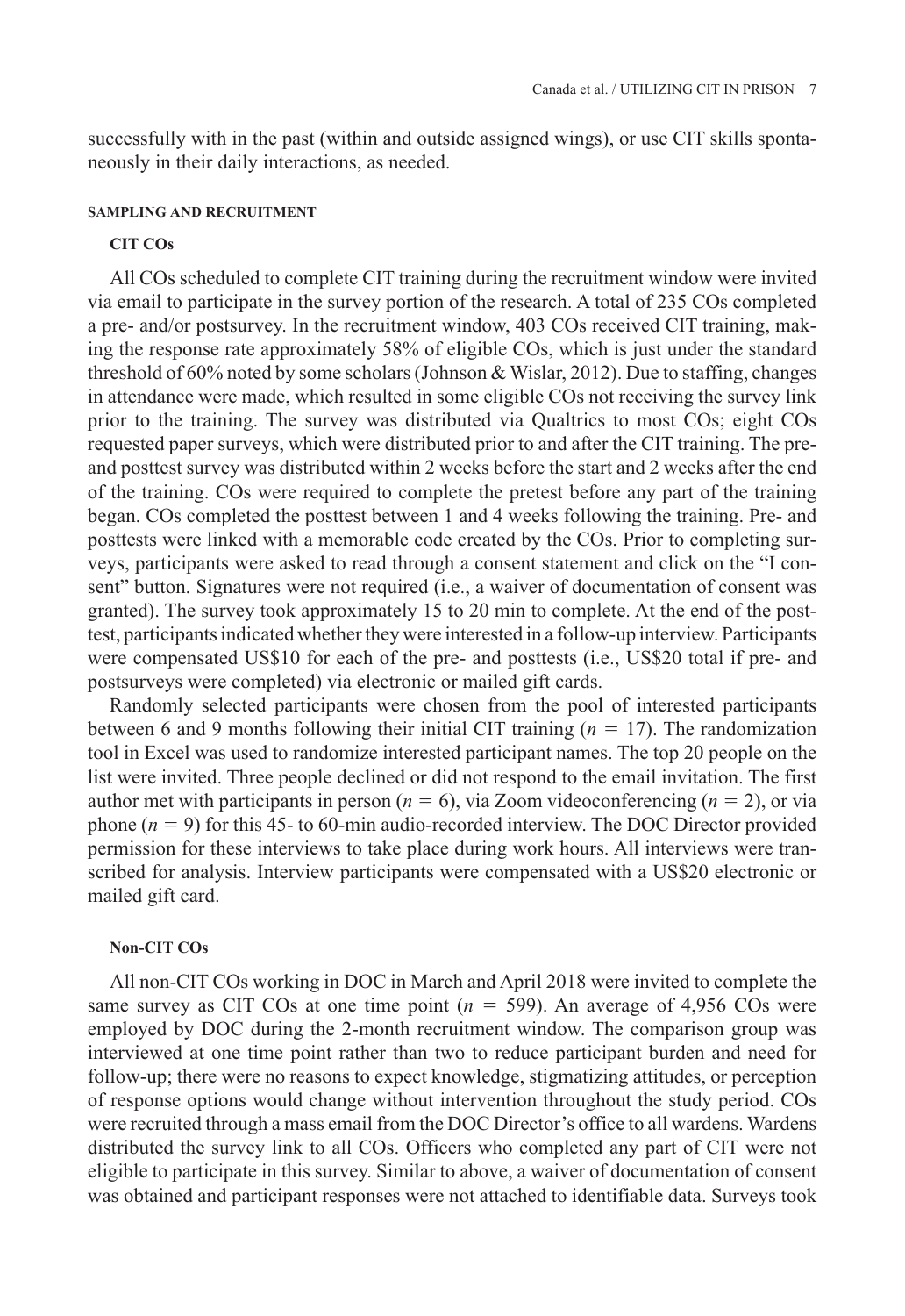15 to 20 min to complete. Five people were randomly selected to receive a US\$20 electronic gift card. Participants who indicated they completed CIT in the survey were removed from the data set  $(n = 2)$ .

## **Measurement**

Multiple variables were measured as both outcomes and covariates. All variables described were collected from both CIT and non-CIT COs. Demographic variables included age, sex, education level, marital status, race and ethnicity, years in position and working for DOC, shift, facility, work assignment, and if someone close to them has an MI. These variables are used to describe the sample. Officer characteristics were also used to examine group differences resulting from nonrandomization. Change in knowledge, stigmatizing attitudes, and perception of response options were tested using multiple standardized and unstandardized measures. Unstandardized measures were only used when standardized measures were unavailable. All measures were pilot tested with three DOC staff and student volunteers.

#### **Knowledge of MI**

Knowledge of MI refers to officer understanding of MI, identification of symptoms, and how symptoms impact a person's behaviors. Officer knowledge was measured using a survey developed by the National Alliance on Mental Illness (NAMI). This survey does not have an official name; it is a 14-item multiple-choice survey that NAMI developed for CIT evaluation with police. This is an unstandardized survey that has not been psychometrically tested but was the best measure of CIT knowledge the authors could find at the time of this project. It was adapted for this study for use with COs (e.g., "What is the approximate percentage of the population who has a mental illness?"). All questions included three or four possible choice options. Correct answers were scored with one point (i.e., if the item was answered correctly one point was scored); knowledge scores are the sum of all correct survey items (range  $= 0$ -14).

#### **Stigmatizing Attitudes**

Stigmatizing attitudes about MI are defined as cognitions, emotions, and beliefs about people with MI, as well as the negative stereotypes and beliefs about MI (Callahan, 2004; Corrigan, 2000). Three measures were used to assess stigmatizing attitudes. The Attitudes Toward Disorder and non-Disordered Offenders Scale (Lavoie et al., 2006) was used to measure beliefs and thoughts about people with MI in prison (e.g., "It is not wise to trust prisoners with mental illnesses"). Although this scale was developed and used in prior studies (Kropp et al., 1989; Lavoie et al., 2006), it has not been psychometrically tested. In pilot testing, feedback was given that the 36-item scale was long and redundant. As such, authors modified the scale to include 19 items. Items are measured on a 5-point scale from *strongly agree* to *strongly disagree* with possible scores varying from 19 to 95; higher scores indicate more positive attitudes toward people with MI in prison. This scale performed with adequate reliability in this study ( $\alpha = .68$  [pre] and .76 [post]; Iacobucci & Duhachek, 2003).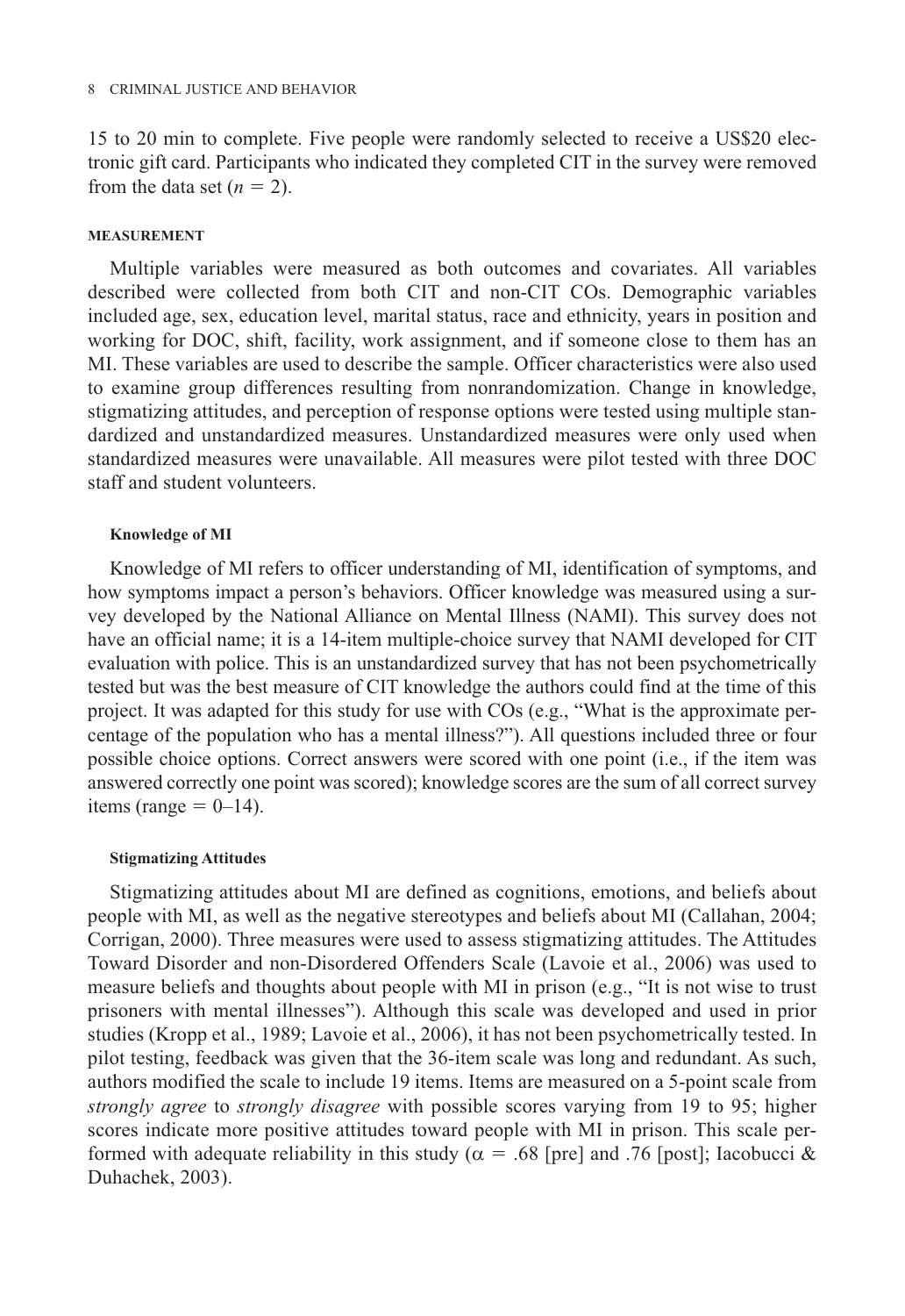The second measure used to assess stigmatizing attitudes toward people with MI is a modified version of the Attribution Questionnaire (AQ; Corrigan et al., 2002). The modified AQ includes 14 items answered on a 9-point agreement scale (e.g., "I would feel unsafe around persons with mental illness") from *no agreement at all* to *very much or completely in agreement*. The AQ measures MI stigma through attitudes, beliefs, and negative emotion regarding people with MI, in general, rather than for an incarcerated population; participants noted answers using a slider. Higher scores indicate more stigma toward MI. This scale performed with adequate reliability ( $\alpha$  = .74 [pre] and .78 [post]). However, more data were missing from this single measure than any other measure, possibly due to the use of the slider. In other studies, the AQ was found to be an adequate measure of stigma and to have adequate test–retest reliability with interclass correlations (ICCs) greater than .70 for all factors (Brown, 2008).

The third measure of stigmatizing attitudes is the Social Distance Scale (SDS; Link et al., 1987). The SDS is a seven-item scale with responses answered on a 4-point scale ranging from *definitely willing* to *definitely unwilling.* Higher scores indicate more stigma (e.g., "How would you feel about renting a room in your home to someone with an MI?"). This scale is reliable (test–retest ICC = .84) with good internal consistency ( $\alpha$  = .84) in previous studies (Brown, 2008) and performed adequately in this study ( $\alpha$  = .86 [pre] and .87 [post]).

### **Perception of Response Options and Preparedness**

This construct was assessed with three measures used in similar studies (Lavoie et al., 2006; Morabito et al., 2013) and one single question on preparedness. These measures were designed to assess perceived options for working with people with MI, disposition options, how efficiently and effectively the mental health system within the prison responds to needs, the adequacy of resources during crisis and noncrisis situations, and officer preparedness in these encounters. However, these measures have not been psychometrically tested. At the time of this project, these were the best available measures. The Officer Perception of Mental Health Services Scale was used in a previous CIT study with police with good reliability ( $\alpha = .89$ ; Morabito et al., 2013). It was adapted for this project to be relevant for a prison context. This scale includes 10 items measured on a 5-point agreement scale from *strongly disagree* to *strongly agree* (e.g., "The mental health system in this prison is cooperative with officers"). Higher scores indicate more positive perceptions. This scale performed with adequate reliability in this study ( $\alpha$  = .80 [pre] and .85 [post]).

The Interactions with Mental Health Staff Scale was developed in previous work to assess officer perceptions of working with mental health staff in prison (Lavoie et al., 2006). It is a five-item measure scored on a 5-point scale from *strongly disagree* to *strongly agree*. Greater scores indicate more collaboration with staff (e.g., "I find the mental health staff are open to information I provide about my knowledge of inmates"). This scale performed with adequate reliability in this study ( $\alpha$  = .72 [pre] and .78 [post]) but has not been psychometrically tested in other studies.

Finally, one item, created by the authors, was used to measure preparedness to work with a person in prison having a mental health crisis. Responses were noted on a 4-point scale from *not at all prepared* to *very prepared*. Higher scores indicated more perceived preparedness.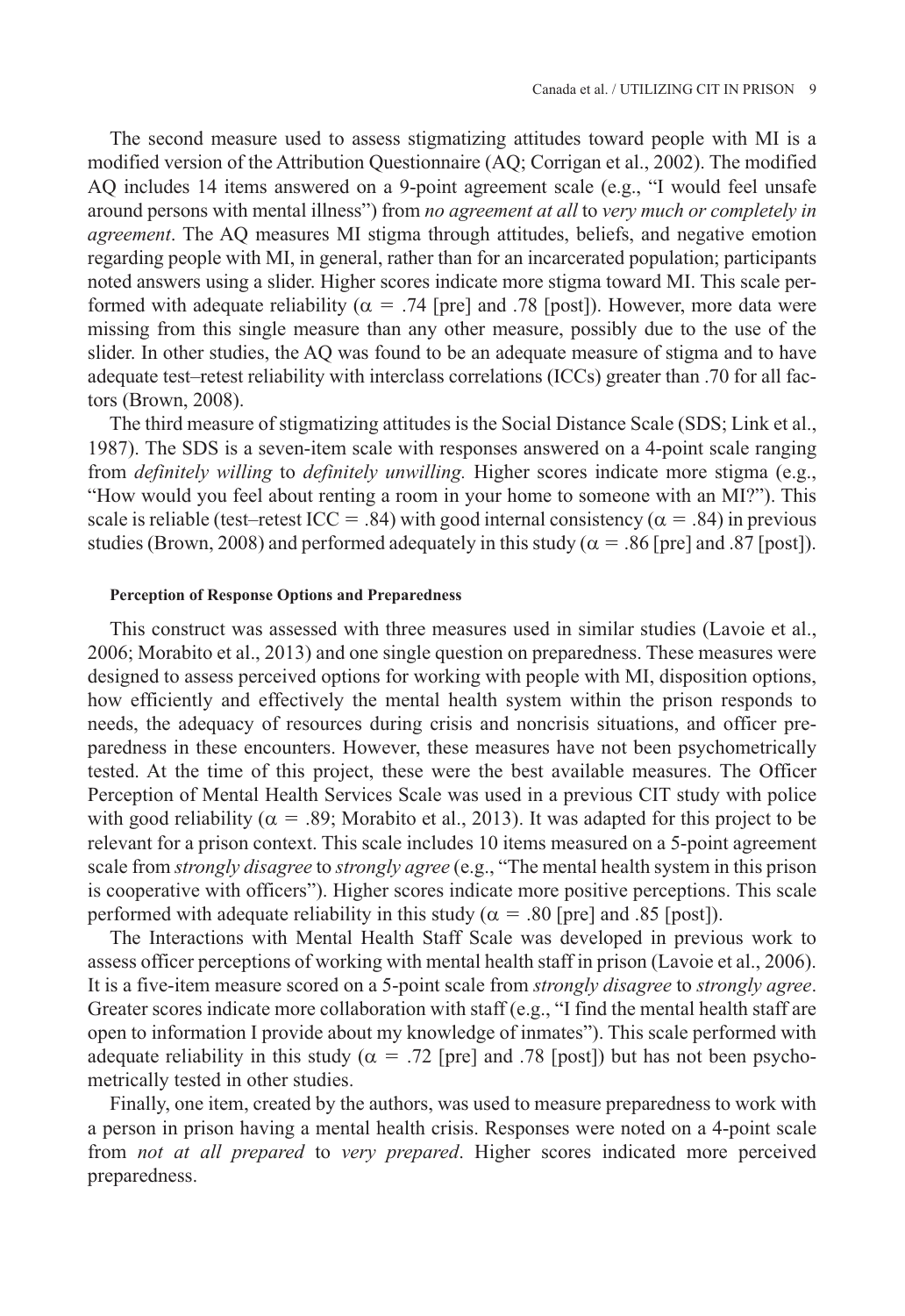#### **Semi-Structured Interview Questions**

The use of CIT skills in practice was measured through questions in the semi-structured interviews. Researchers used a flexible guide with questions and probes that facilitated discussion of CIT. The first author and research assistant conducted all interviews to ensure consistency across participants (Turner, 2010). Questions were focused on exploring experiences of using CIT since the training (e.g., "Talk about using your CIT training in the field"). Probes were used to explore barriers, facilitators, and specific examples of CIT use (e.g., "Provide a couple examples of when you used CIT. What barriers have you encountered? What successes have you experienced? How often are you using CIT?").

#### **Analysis**

#### **Quantitative**

A combination of approaches was used to analyze variables. The mean, median, skewness and kurtosis, distributions of all variables, and correlations were calculated. Given COs were not randomly assigned to CIT, differences in demographics, work characteristics, and personal contact with people who have MI, we analyzed between CIT and non-CIT COs using analysis of variance (ANOVA) and Pearson chi-square. Within-group differences were analyzed using paired-sample *t* tests to examine changes in officer stigmatizing attitudes, knowledge of MI, and perception of response options for the sample of COs who completed CIT. ANOVA was used to explore differences between CIT and non-CIT COs in all dependent variables. Analysis of covariance (ANCOVA) was utilized to discern differences between pre-CIT scores compared with non-CIT scores and post-CIT scores compared with non-CIT scores while controlling for covariates. All statistical analyses were conducted using IBM SPSS version 25.

#### **Missing Data**

Available-case analysis was used to manage missing data (Gelman & Hill, 2006). Imputation was not used. Missing data were managed by omitting variables from the analysis and using only the available cases. In cases where a dependent variable was computed, missing data were omitted prior to computation so only cases with full data were included in the analysis. Most measures were missing minimal data; however, there was extensive data missing for the general stigma measure (i.e., AQ). Missing data were extensive across CIT and non-CIT COs; 74 CIT COs and 161 non-CIT COs completed the entire modified AQ.

#### **Qualitative**

Semi-structured interviews were analyzed using Braun and Clarke's (2006) approach to thematic analysis. Thematic analysis is used to identify, organize, analyze, and interpret themes within data. Themes capture important components of the data in relation to research questions. Data were deconstructed into components through thematic coding by first using open coding and then grouping themes together based on similarities. Once chunks of data were grouped, they were compared, contrasted, and synthesized into overarching themes. The first author and research assistant conducted the analysis. Data were organized using Nvivo 12.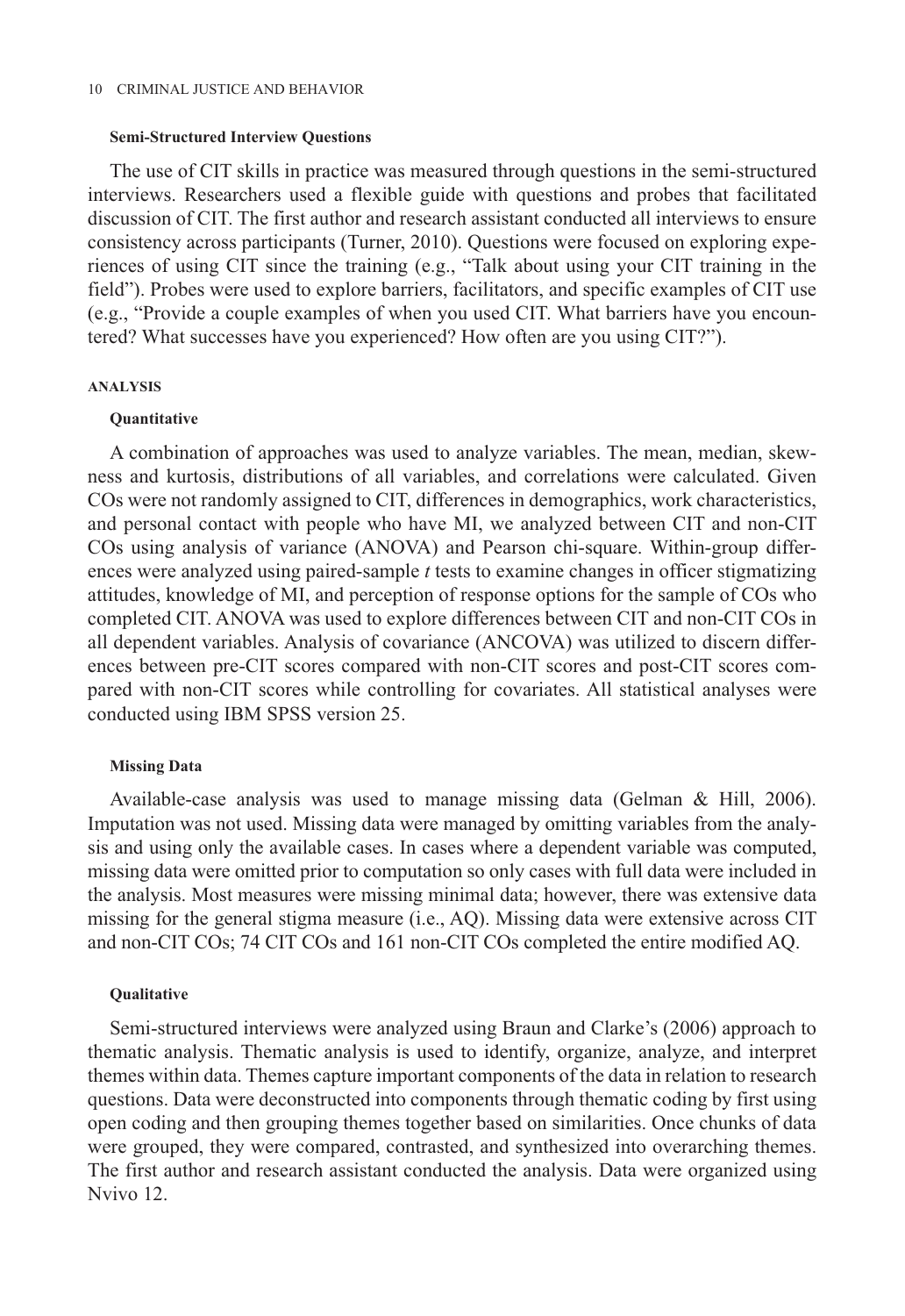#### **Results**

The majority of COs identified as White and male. Most CIT COs (72.4%) were between 19 and 44 years old, while just over half of non-CIT COs fell in this age range (60.3%). Table 1 details the demographics of CIT and non-CIT COs. At the time of the survey, non-CIT COs were in their current positions, on average, 2 years longer than CIT COs, *F*(1,756)  $= 17.57, p < .001$ . No statistically significant differences existed between groups on number of years working for the DOC,  $F(1,760) = 1.31$ ,  $p = .25$ . There was a statistically significant difference between CIT and non-CIT COs across age ranges,  $\chi^2(5, N = 768)$  = 17.87,  $p < .001$ . A greater percentage of CIT COs were 35 to 44 at the time of the survey compared with non-CIT COs (31.6% vs. 21.4%), while a greater percentage of non-CIT COs fell in the 19 to 24 age group compared with CIT COs (12.6% vs. 8.6%). No other statistically significant group differences exist in demographic or background factors. No differences existed in the percentage of CIT (64.9%) and non-CIT COs (60.5%) who know someone close to them with MI. Table 1 also details the demographics of CIT COs who took part in the semi-structured interviews.

## **CIT COs: Within-Group Differences**

CIT COs were surveyed before and after the CIT training. All variables demonstrated statistically significant changes in the hypothesized direction with the exception of perspectives of interactions with mental health staff,  $t(96) = 1.7$ ,  $p = .09$ ,  $d = 0.18$ . Although CIT COs perceived more collaborative opportunities at the posttest, this change did not reach statistical significance. Mental health knowledge significantly increased at the posttest,  $t(91) = 2.3, p = .02, d = 0.23,$  and stigmatizing attitudes toward prisoners with MI improved,  $t(84) = 4.2$ ,  $p < .001$ ,  $d = 0.43$ . Other measures of stigmatizing attitudes demonstrated significant reductions in stigma following the CIT training: (a) AQ:  $t(33) = 2.8$ , *p*  $= .01, d = 0.57$ ; and (b) SDS:  $t(99) = 4.6, p < .001, d = 0.44$ . Participants perceived greater effectiveness of the mental health system following CIT,  $t(93) = 3.6, p < .001, d =$ 0.34, and felt significantly more prepared to manage a mental health crisis,  $t(101) = 10.4$ ,  $p < .001$ ,  $d = 1.10$ . All results are displayed in Table 2.

#### **CIT and Non-CIT COs: Between-Group Differences**

CIT officer pre-CIT scores were compared with non-CIT officer scores to determine group differences prior to the training. There were no statistically significant differences in pre-CIT and non-CIT officer scores in knowledge of MI, stigmatizing attitudes, or preparedness. Pre-CIT officer perceptions of the mental health system,  $F(1,652) = 7.99$ ,  $p =$ .01,  $\eta^2 = .01$ , and interactions with mental health staff,  $F(1,615) = 9.63$ ,  $p < .01$ ,  $\eta^2 = .02$ , were stronger than non-CIT COs at a statistically significant level. Table 2 displays all between-group results.

CIT officer post-CIT scores were also compared with non-CIT officer scores (see Table 2). Non-CIT COs were in their current position, on average, longer than CIT COs, so this variable was added as a control in all ANCOVA models. CIT COs displayed significantly greater knowledge of MI,  $F(1,587) = 21.67$ ,  $p < .001$ ,  $\eta^2 = .04$ , and less stigmatizing attitudes,  $F(1,532) = 23.12$ ,  $p < .001$ ,  $\eta^2 = .04$ , at the posttest compared with non-CIT COs. CIT COs also demonstrated significantly less stigmatizing attitudes using the SDS at the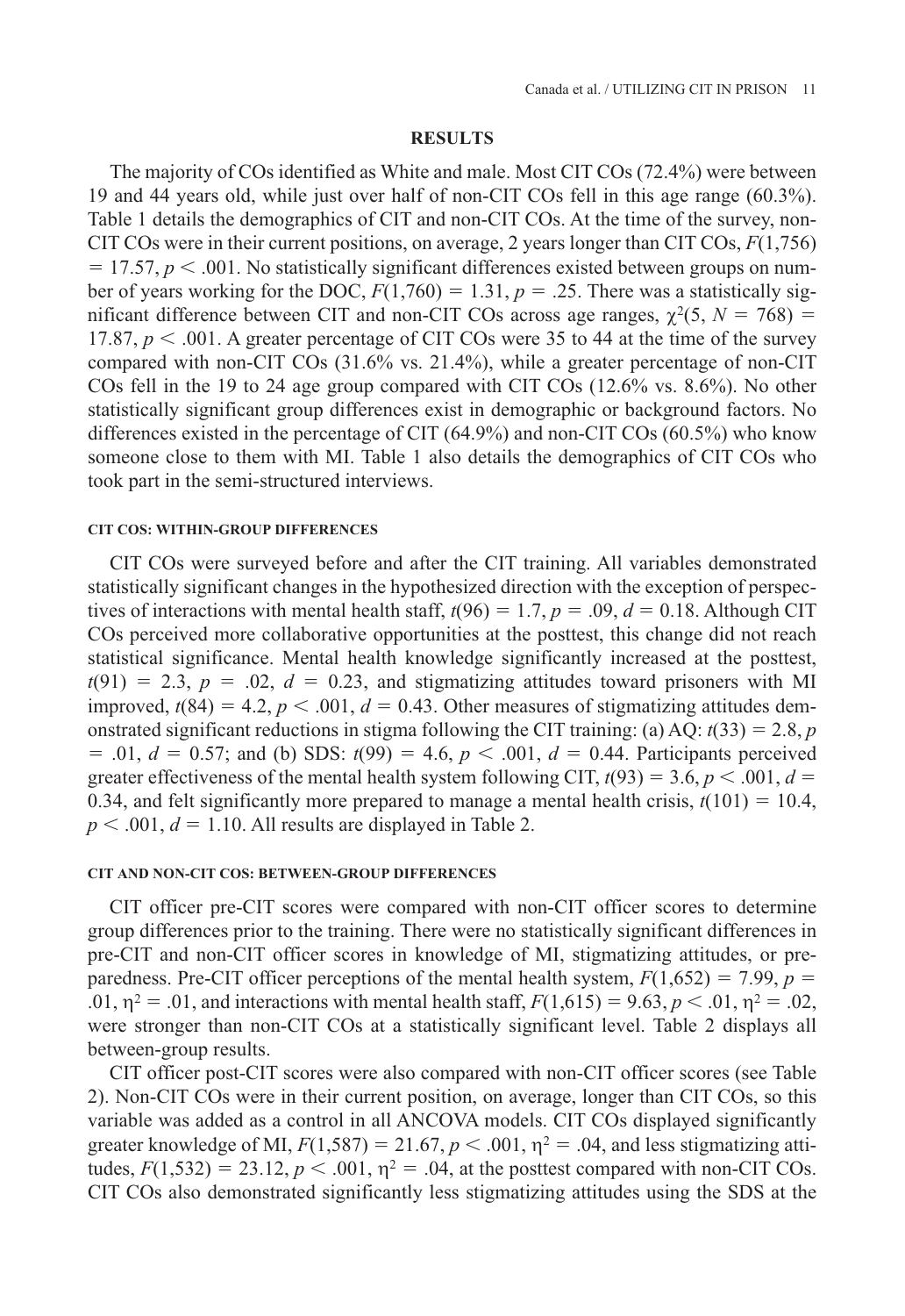#### 12 Criminal Justice and Behavior

|                                                | CIT COs<br>$(n = 235)$   |                | CIT COsa<br>$(n = 17)^{b}$ |                | Non-CIT COs<br>$(n = 599)$ |                |
|------------------------------------------------|--------------------------|----------------|----------------------------|----------------|----------------------------|----------------|
| Variable                                       | $\%c$                    | n <sup>d</sup> | $\%c$                      | n <sup>d</sup> | $\%c$                      | n <sup>d</sup> |
| Age                                            |                          |                |                            |                |                            |                |
| $19 - 24$                                      | 8.6                      | 15             | 0.0                        | 0              | 12.6                       | 75             |
| $25 - 34$                                      | 32.2                     | 56             | 35.7                       | 5              | 26.3                       | 156            |
| $35 - 44$                                      | 31.6                     | 55             | 35.7                       | 5              | 21.4                       | 127            |
| $45 - 54$                                      | 20.7                     | 36             | 14.3                       | $\overline{2}$ | 24.2                       | 144            |
| $55+$                                          | 6.9                      | 12             | 14.3                       | $\overline{2}$ | 15.5                       | 92             |
| Female                                         | 32.2                     | 56             | 29.4                       | 5              | 36.8                       | 218            |
| Highest education level                        |                          |                |                            |                |                            |                |
| High school                                    | 34.3                     | 59             | 14.3                       | $\overline{c}$ | 36.3                       | 215            |
| Some college                                   | 43.6                     | 75             | 42.9                       | 6              | 39.3                       | 233            |
| Associate's degree                             | 14.5                     | 25             | 28.6                       | 4              | 13.5                       | 80             |
| Bachelor's degree                              | 5.8                      | 10             | 14.3                       | $\overline{2}$ | 9.3                        | 55             |
| Graduate degree                                | 1.7                      | 3              | 0.0                        | $\mathbf 0$    | 1.7                        | 10             |
| Marital status                                 |                          |                |                            |                |                            |                |
| Single                                         | 16.8                     | 29             | 14.3                       | $\overline{2}$ | 23.4                       | 139            |
| Married                                        | 59.0                     | 102            | 57.1                       | 8              | 51.3                       | 304            |
| In a relationship, not married                 | 13.3                     | 23             | 28.6                       | 4              | 12.8                       | 78             |
| Divorced                                       | 10.4                     | 18             | 0.0                        | $\Omega$       | 10.8                       | 64             |
| Widowed                                        | 0.6                      | 1              | 0.0                        | $\Omega$       | 1.7                        | 10             |
| Race: White                                    | 91.8                     | 156            | 94.1                       | 16             | 95.5                       | 553            |
| Ethnicity: Latino/a                            | 1.7                      | 3              | 5.9                        | 1              | 2.4                        | 14             |
| Shift                                          |                          |                |                            |                |                            |                |
| First                                          | 24.1                     | 42             | 21.4                       | 3              | 22.6                       | 134            |
| Second                                         | 44.3                     | 77             | 14.3                       | $\overline{2}$ | 47.6                       | 282            |
| Third                                          | 31.6                     | 55             | 64.3                       | 9              | 29.7                       | 176            |
| Maximum or mixed security level                | 31.8                     | 76             | 41.2                       | 7              | 36.5                       | 217            |
| Women's facility                               | 13.8                     | 33             | 23.5                       | 4              | 29.4                       | 175            |
| Someone close has a mental illness             | 64.9                     | 113            | 35.7                       | 5              | 60.5                       | 356            |
| Received mental health training (only non-CIT) | $\overline{\phantom{0}}$ |                |                            |                | 47.9                       | 287            |
|                                                | M                        | <b>SD</b>      | M                          | <b>SD</b>      | M                          | SD             |
| Years worked in current position               | 4.25                     | 3.88           | 3.08                       | 2.44           | 6.27                       | 5.97           |
| Years worked in DOC                            | 7.07                     | 5.70           | 6.75                       | 4.82           | 7.71                       | 6.62           |

|  | <b>TABLE 1: Demographics and Variable Averages</b> |  |  |
|--|----------------------------------------------------|--|--|
|--|----------------------------------------------------|--|--|

*Note.* CIT = crisis intervention team; DOC = Missouri Department of Corrections; COs = Correctional Officers. aThis includes the subsample of COs who took part in semi-structured interviews. **b** Some demographic data were missing for three participants. <sup>c</sup> Categories may not equal 100% due to rounding; percentages calculated based on number of respondents for that question. <sup>d</sup> Data were not complete for all participants; missing data addressed as described in the "Method" section.

posttest,  $F(1,599) = 16.61$ ,  $p < .001$ ,  $\eta^2 = .03$ , compared with non-CIT Cos, but posttest scores were not significantly different using the AQ,  $F(1,205) = 3.48$ ,  $p = .06$ ,  $\eta^2 = .02$ . CIT COs perceived they were more prepared to manage mental health crises following CIT compared with non-CIT COs,  $F(1,621) = 78.88$ ,  $p < .001$ ,  $\eta^2 = .11$ . As noted above, CIT COs perceived significantly more interaction with mental health staff and a more effective mental health system prior to CIT compared with non-CIT COs. Differences between CIT COs following the CIT training and non-CIT COs remained statistically significant: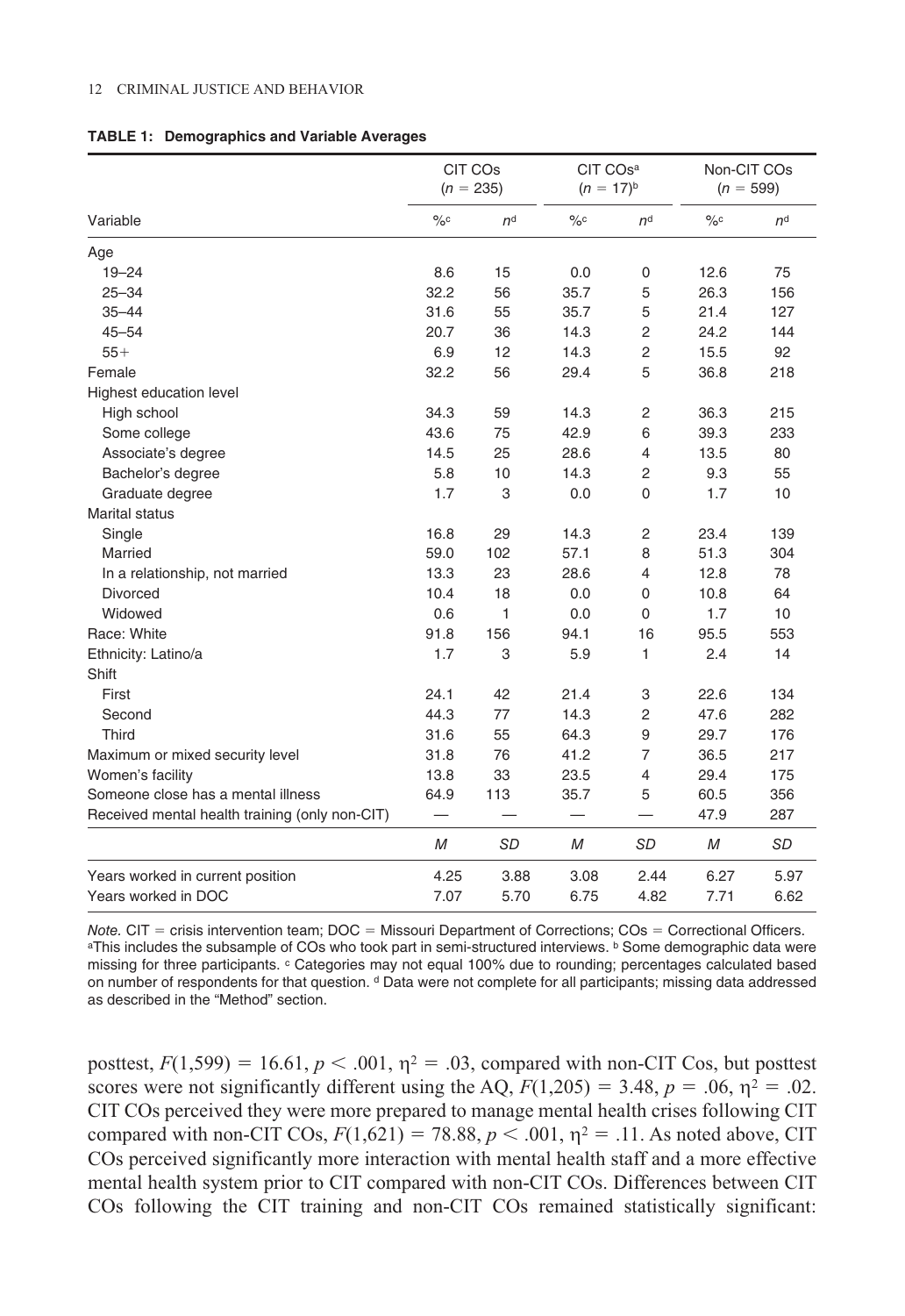| Construct and measure                                           | Pre-CIT<br>M(SD) | Post-CIT<br>M(SD) | $t(df)^a$<br>Cohen's d  | $\overline{P}$ | Non-CIT<br>M(SD) | $F(df)^b$<br>$\eta^2$     | p       |
|-----------------------------------------------------------------|------------------|-------------------|-------------------------|----------------|------------------|---------------------------|---------|
| Knowledge                                                       |                  |                   |                         |                |                  |                           |         |
| MI knowledge (range $=$<br>$0 - 14$                             | 8.86(2.05)       | 9.46(2.07)        | $t(91) = 2.3$<br>0.23   | .02            | 8.54(1.99)       | $F(1,587) = 21.67$<br>.04 | < 0.001 |
| Stigmatizing attitudes                                          |                  |                   |                         |                |                  |                           |         |
| <b>Attribution Questionnaire</b><br>$(range = 1 - 126)$         | 43.77 (11.07)    | 39.99 (12.01)     | $t(33) = 2.8$<br>0.57   | .01            | 45.17 (13.41)    | $F(1,205) = 3.48$<br>.02  | .06     |
| Social distance (range<br>$= 4 - 28$                            | 16.09 (3.90)     | 15.20 (3.73)      | $t(99) = 4.6$<br>0.44   | < .001         | 16.80 (4.63)     | $F(1,599) = 16.61$<br>.03 | < 0.001 |
| Attitudes (range $=$<br>$14 - 70$                               | 61.68 (6.63)     | 64.88 (6.58)      | $t(84) = 4.2$<br>0.43   | < 0.001        | 61.11 (7.68)     | $F(1,532) = 23.12$<br>.04 | < 0.001 |
| Perception of response options                                  |                  |                   |                         |                |                  |                           |         |
| Perception of mental<br>health system (range $=$<br>$10 - 50$   | 33.28 (5.60)     | 34.70 (6.04)      | $t(93) = 3.6$<br>0.34   | < 0.001        | 31.54 (6.05)     | $F(1,545) = 24.74$<br>.04 | < 0.001 |
| Interactions with mental<br>health staff (range $=$<br>$5 - 25$ | 17.56 (3.06)     | 18.24 (3.23)      | $t(96) = 1.7$<br>0.18   | .09            | 16.48 (3.56)     | $F(1,552) = 17.43$<br>.03 | < 0.001 |
| Prepared to respond to<br>MI (range $= 1-4$ )                   | 2.90(0.69)       | 3.53(0.53)        | $t(101) = 10.4$<br>1.10 | < 0.001        | 2.81(0.81)       | $F(1,621) = 78.88$<br>.11 | < 0.001 |

**Table 2: Within- and Between-Group Differences**

*Note.*  $CIT =$  crisis intervention team;  $MI =$  mental illnesses;  $ANCOVA =$  analysis of covariance. aPaired *t* test conducted on CIT pre- and postdata. **b** ANCOVA utilized to test differences between post-CIT and non-CIT data; pre-CIT and non-CIT data are not presented in this table.

interaction with mental health staff,  $F(1,552) = 17.43$ ,  $p < .001$ ,  $\eta^2 = .03$ , and perceptions of the mental health system,  $F(1,545) = 24.74$ ,  $p < .001$ ,  $p^2 = .04$ .

#### **Using CIT in Practice**

Themes across COs interviews suggest CIT COs perceived changes in their own behaviors following the CIT training. They also experienced support and barriers when utilizing CIT in practice. Salient themes regarding officer behaviors in practice include using a new skill set informed by CIT that includes rapport building, collaboration with mental health staff, and de-escalation strategies. CIT COs reported that using their CIT skills helped to reduce their use of force and de-escalate crisis situations effectively. The use of force reductions since implementing CIT was also facilitated by new institutional policy that requested CIT COs intervention prior to planned uses of force. Across interviews, COs found this new policy to be effective in improving the disposition of planned uses of force; CIT COs are called to the scene to use de-escalation skills to resolve the conflict as an initial point of intervention. For example, CO 12 reported,

She was very volatile, and I was afraid we were gonna have to use force to get anything done, so I just went and listened to her and let her explain to me what was going on, and within 7 minutes, 'cause I timed it, within 7 minutes she was brought back down. She wasn't yelling, screaming, kicking things, and it worked very—but she was having a lot of voices telling her certain things. They were still telling, but she was focusing on something other than them at that moment.

COs also perceived CIT skills to be helpful in preventing escalation. COs noted their own changes in responding to people in crisis to include explaining processes so people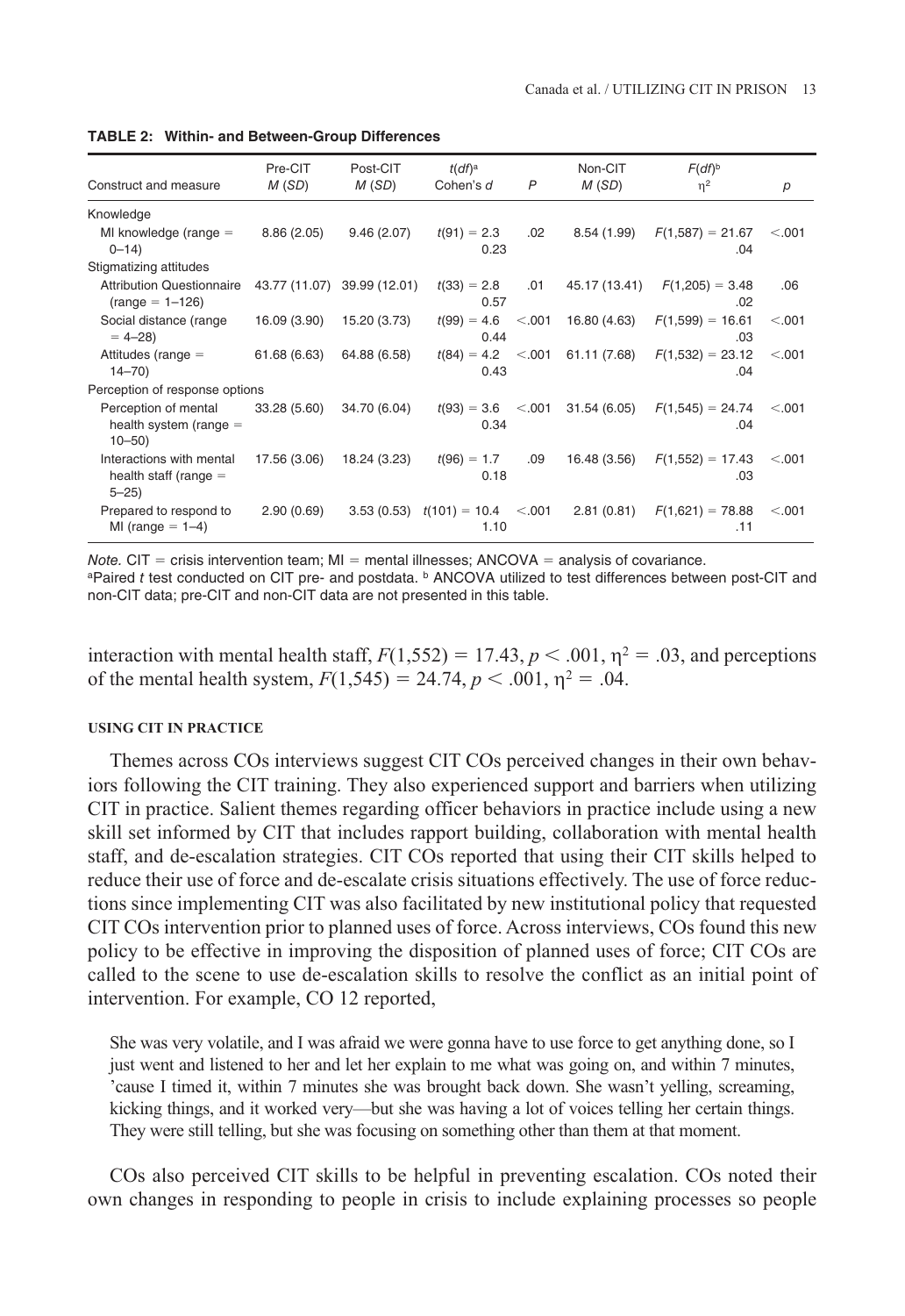know what to expect, giving people space, exploring the underlying issues of behaviors (e.g., someone had a bad phone call that day), and slowing down. From their perspective, these changes helped to prevent people from escalating in situations where escalation was common. Officers also discussed the benefits of building rapport and how their behaviors have changed to include using CIT to help develop rapport. For example, CO 01 reported,

I feel like I am very successful in it, just because the offenders down there have been there a little bit, so you get to build a rapport with them. So when you are talking to them, they know, "Oh, he's actually trying to help."

Officer self-assessment of their own work changed since completing the CIT training. COs talked about feeling more equipped to handle crises and had more tools to use, which increased their perceptions of safety and work satisfaction. CO 02 reported,

[I] . . . notice the confidence more so because I know I have the skills to use, and that makes me feel good. It makes me feel like at least I have an edge for not going in and having to worry about safety so much . . . We're not having to go in and take a chance of getting hurt, and other officers. That's always a worry that's in the back of your mind. So you've got these skills, you know, that's a big deal in this setting.

COs found support from leaders helped facilitate using CIT skills in practice. Participants benefit from talking with CIT liaisons about why CIT did not work in an incident or how to improve their use of skills. This built confidence and reinforced when and how to use these skills.

Collaboration with mental health staff and openness of staff to collaborate facilitated the use of CIT. CIT COs found increased workplace satisfaction through collaboration with mental health staff, as well. For some COs, having more collaboration with mental health staff increased the tools they felt they had when a person was in a mental health crisis. As an example, CO 04 explained that he tries to be preventive when he knows a situation may put stress on a person:

I know he's going to refuse to do something, and me and their counselor get along all right, I will tell the counselor, "Hey, this is going to happen. And this is going to happen regardless if he's cooperative or not. You might want to talk to him." And hopefully—because we did that this week—This offender, (next) Friday, he will go ahead and go without the use of force.

However, the perception of collaboration varied across interviews depending on which institutions COs worked within and which shifts. COs working within institutions that house more people with MI had more access to collaboration with mental health staff, particularly when they worked the day shifts. COs working overnight shifts discussed ways of relaying information to mental health staff but did not perceive the relationship with staff as collaborative. COs working on evening shifts when mental health staff are not onsite found a lack of direct communication to be frustrating when they saw behaviors changing. They wanted an opportunity to communicate these changes to staff and were not always able to do so. CO 12 said,

. . . it's much nicer to be able to pick up a phone and say, "Hey, this is what I have going on. Your thoughts, your—you know where in the evenings and the graveyard shift, you're just out there, and it's an uncomfortable feeling, honestly."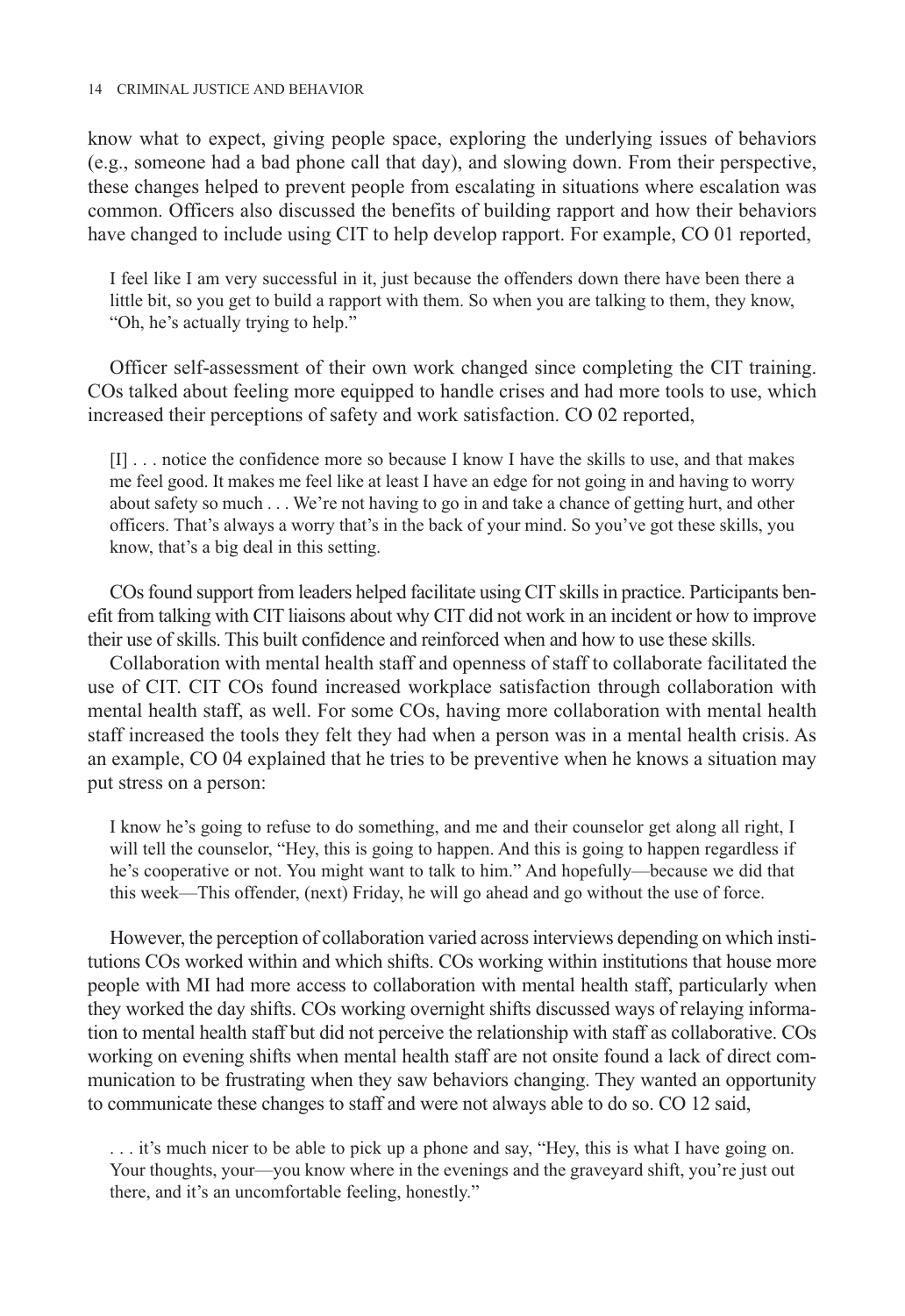COs can submit referrals to mental health staff but they wanted to collaborate in more meaningful ways. COs perceived that they had important information about symptoms and changing behaviors, but clear channels for communication with mental health staff was missing in some institutions. Officers perceived meaningful collaboration with mental health staff to be beneficial and important to carrying out their role as COs.

Participants identified common barriers that hampered their use of CIT in practice: lack of support from supervisors, "use to doing it the old way" or prison culture, intervening with CIT when someone is "too" escalated, and poor collaboration with mental health. Although COs noted general support from supervisors, they also find that having a supervisor who was not supportive restricts the use of CIT. CO 12 suggests as a supervisor, "If I didn't believe in this, I would have the power to ruin it." This was echoed by others suggesting that some supervisors may rush them or not give them permission to intervene. This is complicated by their peers when they are "use to doing it the old way." Some people found CIT to be a radical shift from how the prison operates. This resistance to change or cultural shift within the prison created barriers for CIT COs in the amount of time they had to deescalate a person and identify solutions. CIT COs suggested that even when their peers were not supportive of CIT, they were still able to utilize CIT when they perceived a need, but their process may be rushed or not supported by their peers.

Prison culture was a salient barrier to institutional acceptance of CIT from participant perspectives. As CO 17 pointed out,

[a] few that are CIT [officers] at the camp have to defend ourselves to that. And basically say that we're not "hugging thugs." We're not just going to give them what they want. That's not the point of being a CIT member. It's to help prevent a use of force.

Across interviews, COs identified the phrase "hug-a-thug" as something non-CIT COs say to degrade CIT. This term, not one that was condoned by CIT COs in this study, may be a verbal act of resistance from officers who perceive changes or shifts in prison culture as threatening. Participants suggested it is just something "you ignore" but it remained part of the culture.

Another barrier identified by COs related to their self-assessment of the effectiveness of CIT across situations. COs found that CIT skills did not work in all situations. COs perceived that some people are too escalated for their CIT skills to de-escalate. Arriving to the scene at the right time was important to success. As CO 16 notes,

. . . if they haven't gone past that point we're going to give it [CIT] a try but if they go past a point they may still try it but sometimes like I said if it's past that point it forces a spontaneous use [of force].

COs discussed other factors like whether people are in a cell or freely moving about the yard as key factors in their ability to use CIT and its success. Although CIT provides additional skills, COs discussed the ongoing assessment of safety to staff and residents when determining how to intervene during crises.

## **Discussion**

This study tested the hypothesis that COs participation in CIT training would change officer knowledge about MI, stigmatizing attitudes, and perceptions of response options.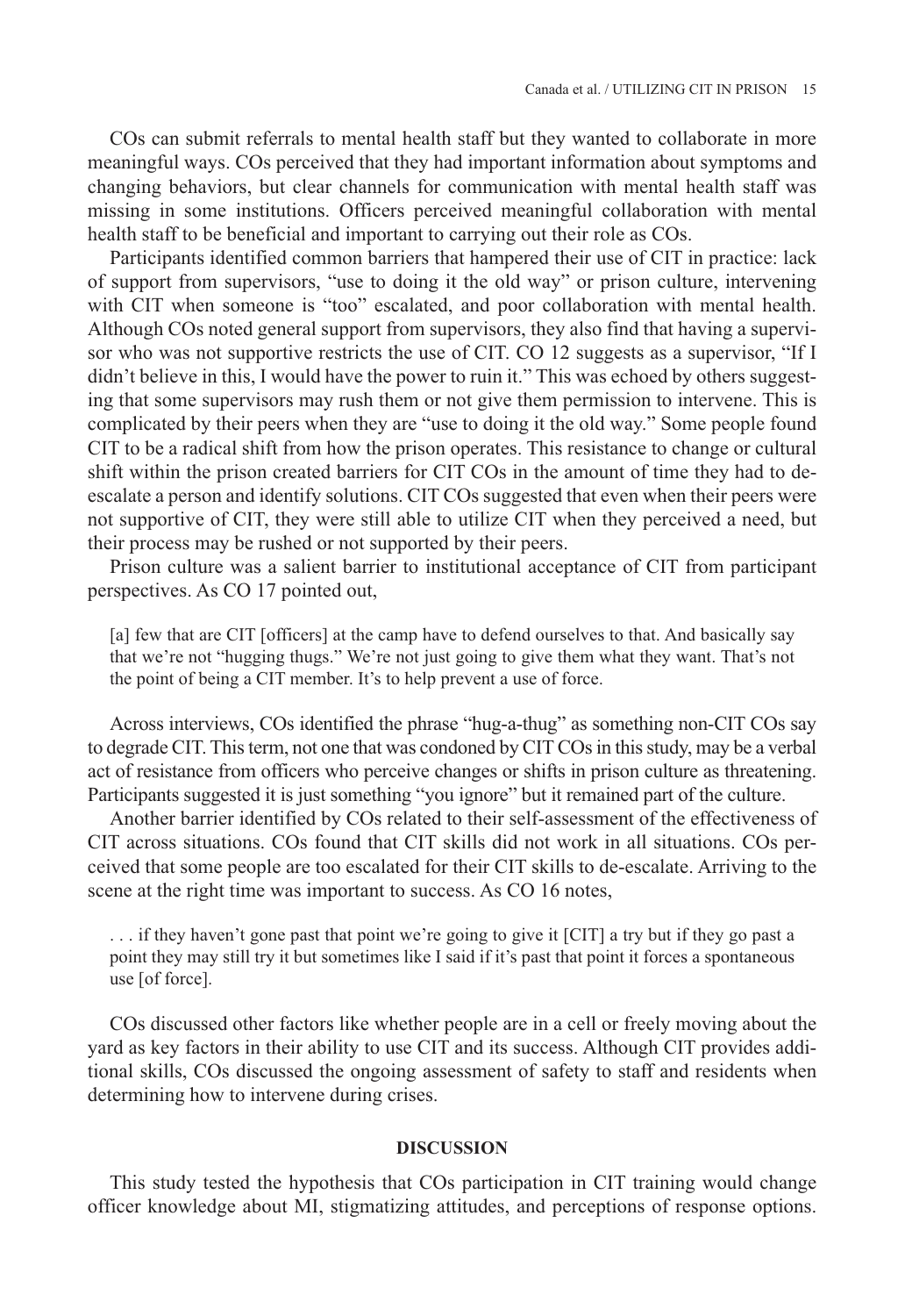This research also aimed to examine differences in CIT and non-CIT COs in two ways: pre-CIT compared with non-CIT officers' scores and post-CIT compared with non-CIT scores. There was partial support for study hypotheses. CIT COs had significantly more mental health knowledge and better attitudes toward people with MI and perceptions of response options following CIT training. CIT officer pre-CIT scores were not significantly different than non-CIT officer scores, except in perceptions of interactions with mental health staff and effectiveness of the mental health systems. However, CIT officer post-CIT scores reflected CIT COs having significantly more knowledge and better attitudes compared with non-CIT CO. CIT COs noted the use of CIT in practice and perceived that it helped divert use of force and prevent escalation. COs found that CIT use facilitated rapport building with people living in prison, which may be something unique to the prison environment given the length of time people spend in prison. Although not tested in this study, changes in stigmatizing attitudes, knowledge, and response options are thought to impact behaviors taken during crisis events; therefore, identified changes in this study following CIT should lead to improvements in officer responses to people with MI, including the use of more socially integrative responses (e.g., referral for services, de-escalation) rather than punitive responses (e.g., conduct violations, segregation; Callahan, 2004; Corrigan, 2000).

Although some COs found CIT implementation improved collaboration with mental health staff, others wanted to see more collaboration at their facilities. Through CIT, officers learn more about mental health services and policies within their facilities regarding mental health care. This information is important for COs to learn but findings from this study suggest that cross-training mental health staff to perceive ways to collaborate more effectively with COs is warranted. Cross-training mental health and criminal justice staff is identified as one of the guidelines for promoting successful transition for people with MI from incarceration to the community (Substance Abuse and Mental Health Services Administration, 2017). COs perceive they have important information about mental health and changing behaviors; finding solutions to utilize officer resources to promote mental health care is an important policy and programmatic shift for prisons. Although few differences were found between pre-CIT and non-CIT officers, the desire for and benefit of interactions with mental health staff was significantly stronger for CIT COs before and after the CIT training compared with non-CIT COs. Additional research is needed to determine whether these differences influence people to volunteer for CIT.

Findings suggest that CIT may promote change in officer knowledge, stigmatizing attitudes, and perception of response options. These changes should theoretically lead to officer behavior change in encounters involving people displaying MI symptoms or having mental health crises. Based on attribution theory and previous research, CIT-trained COs may alter use of force, change practices related to use of segregation and conduct violations, and increase collaboration with mental health staff and service referrals, all of which would improve the outcomes of people with MI in prisons. Given the negative impacts of prison on people with MI, these behavior changes could ultimately lead to decreases in the number of people with MI in high-risk prison environments. In research on CIT with police, CIT implementation increased collaboration among law enforcement and behavioral health providers and promoted connection with mental health crisis providers (Kubiak et al., 2017). This, too, could occur within the prison environment. Additional research employing randomization and testing the impact of CIT on behaviors and outcomes for the incarcerated population is an important next step for research.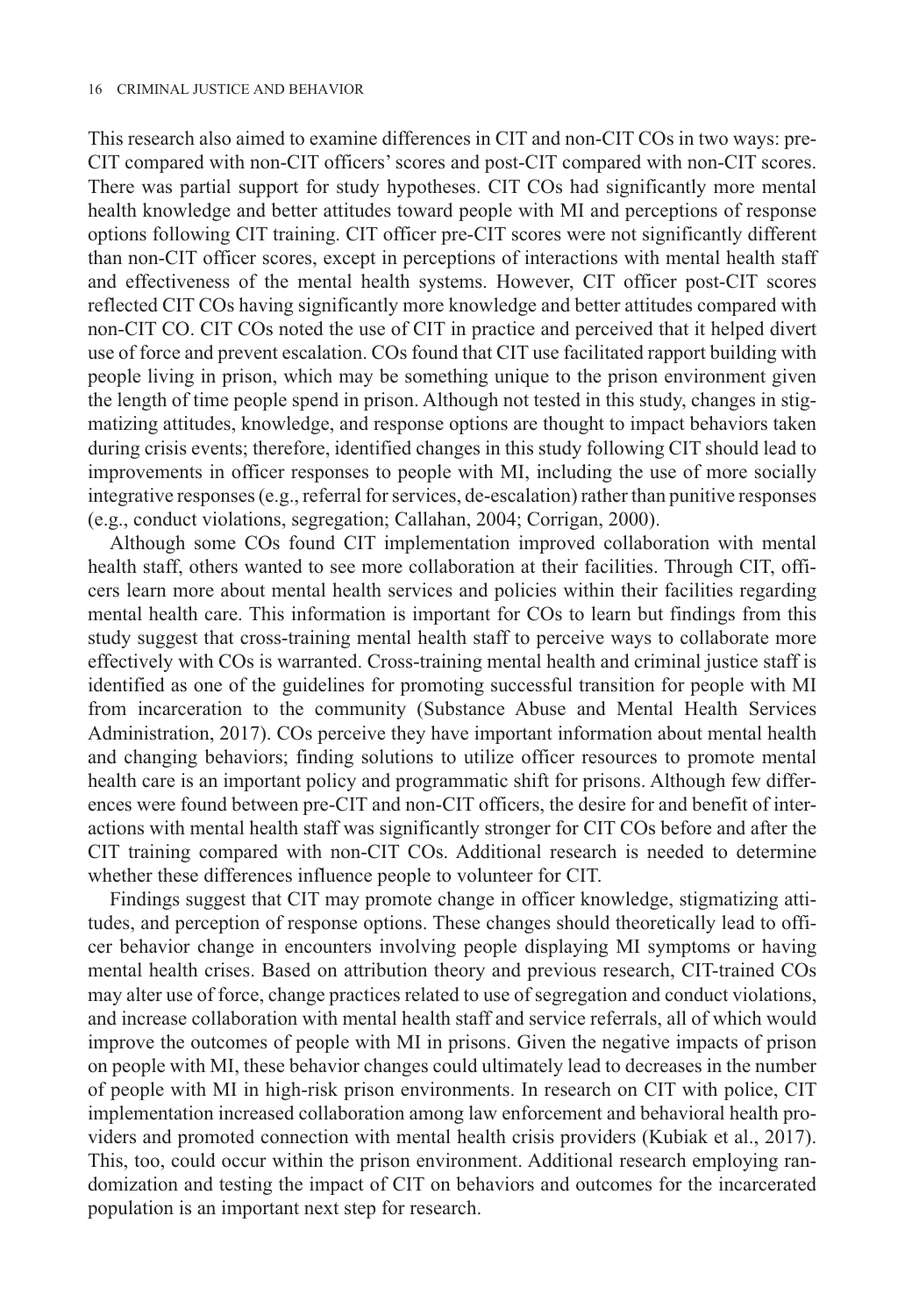In an era of mass incarceration, the need for smart decarceration strategies (Epperson & Pettus-Davis, 2017) is essential in equitably reducing the population of people in custody without worsening already existing disparities. CIT within corrections is a promising strategy for reducing the number of people with MI in prisons by increasing officer understanding of the cause of exhibited behaviors, gestures, and noncompliance and increasing officers' toolkit for responding to these situations. The DOC trains CIT COs to recognize MI and associated symptoms and behaviors; they also help COs recognize the right skills to use to manage any person's crisis, regardless of whether or not there is an underlying MI. Given COs do have discretion in how they respond to people in prison (Galanek, 2014), having specialized understanding of crises and an expansion of skills to use in these events has the potential to enhance positive officer engagement with people in prison overall.

## **Implications for Practice, Policy, and Research**

#### **Practice and Policy**

CIT targets change in officers' behaviors during their interactions with people exhibiting MI symptoms. When COs respond to events, they can (a) intervene with action promoting social integration (e.g., using de-escalation skills) and rehabilitation (e.g., referral for treatment); (b) sanction with punitive responses (e.g., transfer to segregation); or (c) take no action. These outcomes directly impact mental health and indirectly impact people's length of stay in prison. Intervening with punitive sanctions can result in restricted access to programming, social exclusion, longer stays in prison, and injury. Helping COs understand the nature of behaviors they see among people in prison through CIT and improving their skills to respond may improve outcomes for people living in prison and enhance office safety. However, best practice standards are needed to help guide the use of CIT in correctional settings.

Findings from this study complement findings from other studies suggesting COs are supportive of collaboration with mental health staff and can play an important role in mental health care in corrections (Appelbaum et al., 2001; Schaefer, 2018). Developing best practices for mental health and custody staff, like we have for people living in the community, will offer guidance to prison administrators and providers about models to facilitate effective collaboration (Lamberti, 2016). Practice models and policy creating a structure for increased collaboration with mental health staff within the institution and upon reentry is needed. COs see people in prison every day and are sources of information that may be critical to identifying changing mental health or emergence of new symptoms (Galanek, 2014). COs in this study wanted more collaboration. CIT COs have the skills to work closely with behavioral health staff to make sure clinical professionals are connected with people who are in need of services. These practices may also improve officer job satisfaction and preparedness to engage with people in crisis, as participants in this study suggested. It is important for prisons to examine existing policy and revise policies that restrict or interfere with the ability of COs to use CIT in practice.

COs need to be supported in finding ways to use their CIT skills. In this study, COs identified the importance of policy on using CIT before any planned uses of force. Having CIT built into the fabric of the institution through policy helps to decrease barriers. A salient theme from officer interviews following the CIT training was the role of prison policy in their ability to use CIT skills. CIT COs noted that policy requires a CIT officer to intervene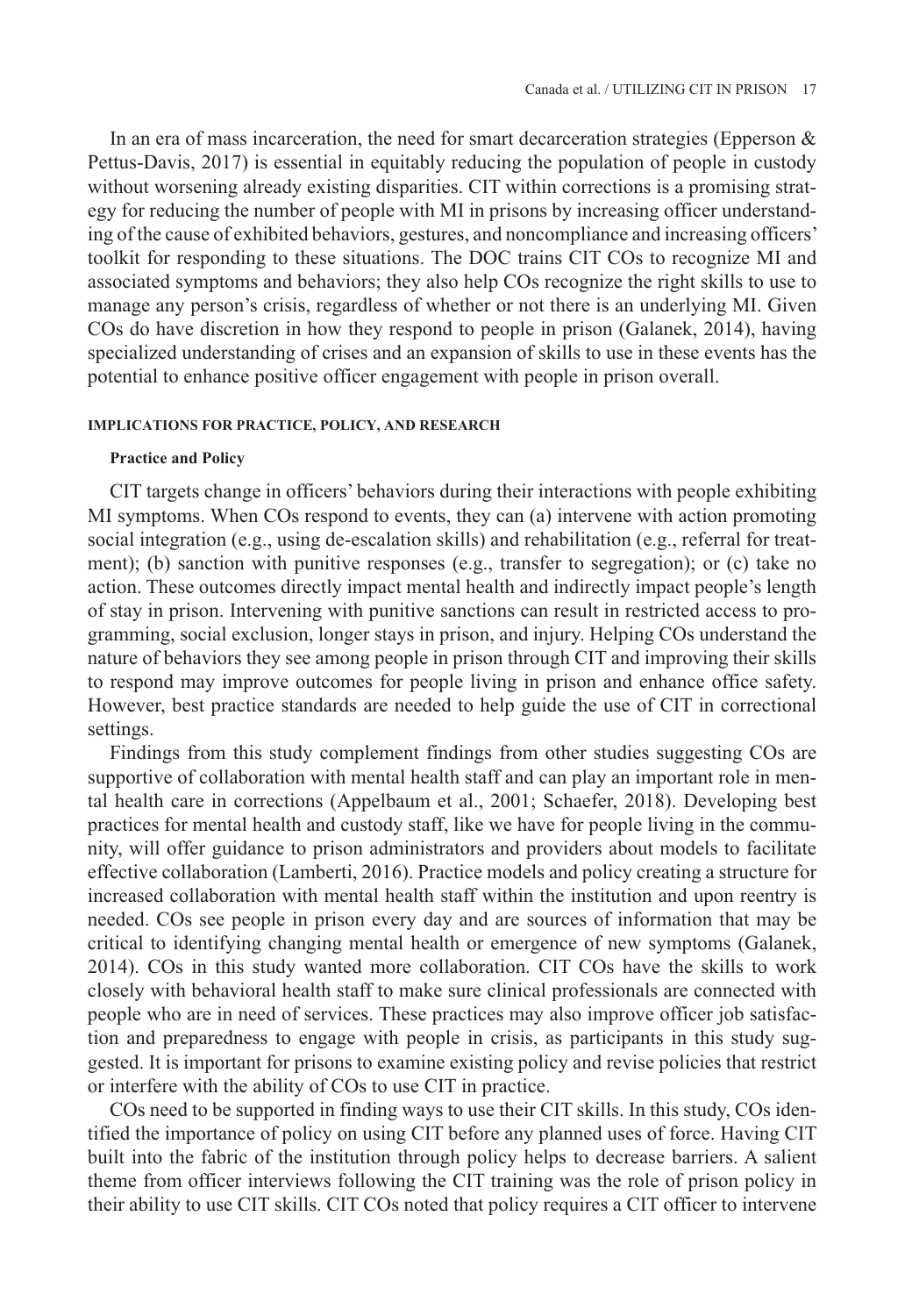prior to planned uses of force, including people being removed from their cell. Participants discussed how making CIT a part of prison policy helped to ensure officer skills were being utilized across the institution.

## **Research to Promote Smart Decarceration**

Given the nascent state of research on CIT in corrections, there is substantial opportunity to investigate its utility in the smart decarceration movement toward reducing disparities faced by people with MI in prisons. In particular, a guiding outcome of smart decarceration is reducing the disproportionate burden of incarceration people with MI face (Epperson  $\&$ Pettus-Davis, 2017). When intervention is enacted, it is critical to examine whether the outcomes are beneficial across racial, ethnic, and economic groups to mitigate further disproportionality. Building on the current research, it is important to examine whether changes in stigmatizing attitudes, knowledge of MI, and response options lead to behavior changes and ultimately outcomes for people with MI. Based on attribution theory, these changes should prompt behavior change that will ultimately lead to reduced use of force, unnecessary application of conduct violations, increases in treatment referral, and appropriate early release for people with MI. This research relied on self-report data; future research should include observable measures or administrative data. Research is needed to examine whether CIT does effectively impact behaviors, whether changes in officer behaviors can lead to reduced numbers of people with MI living in prisons and facing disparate lengths of stay, and whether this works across subpopulations of people with MI (e.g., across race and gender).

Future research is also needed to examine CIT's utility in promoting COs and clinician collaboration to identify people who are symptomatic, have changes in symptoms, and who are experiencing mental health crises. As front-line responders, COs get to know the people living in their institution and have the opportunity to intervene as they see emergent or changing symptoms (Appelbaum et al., 2001). This role may improve outcomes for people with MI by promoting equal access to rehabilitative treatment. COs may also find benefit in increased safety and job satisfaction with more people in prison accessing the care they need. However, rigorous research is needed to answer these questions and build knowledge for best practices in prisons.

Finally, future research is important in understanding how the prison environment impacts the use of CIT. Results from this study indicate that COs do not perceive significant barriers to using CIT in practice; however, studies on the effectiveness of CIT in communities with police highlight the key role the environment and resource availability play in the use of CIT (Peterson & Densley, 2018). Additional research on CIT is needed to examine how various prison policies, availability of resources, and influential stakeholders (e.g., wardens) interfere or facilitate the use of CIT. It may be that race, nature of one's charges, or types of MI symptoms (e.g., psychosis) interfere with whom, how, and when COs decide to use CIT skills. Differences in the way COs use these skills could lead to further disparity if bias interferes with use of CIT.

## **Limitations**

Several limitations are important to consider. First, a quasi-experimental design was utilized because randomly assigning COs to CIT was not possible. There is the possibility of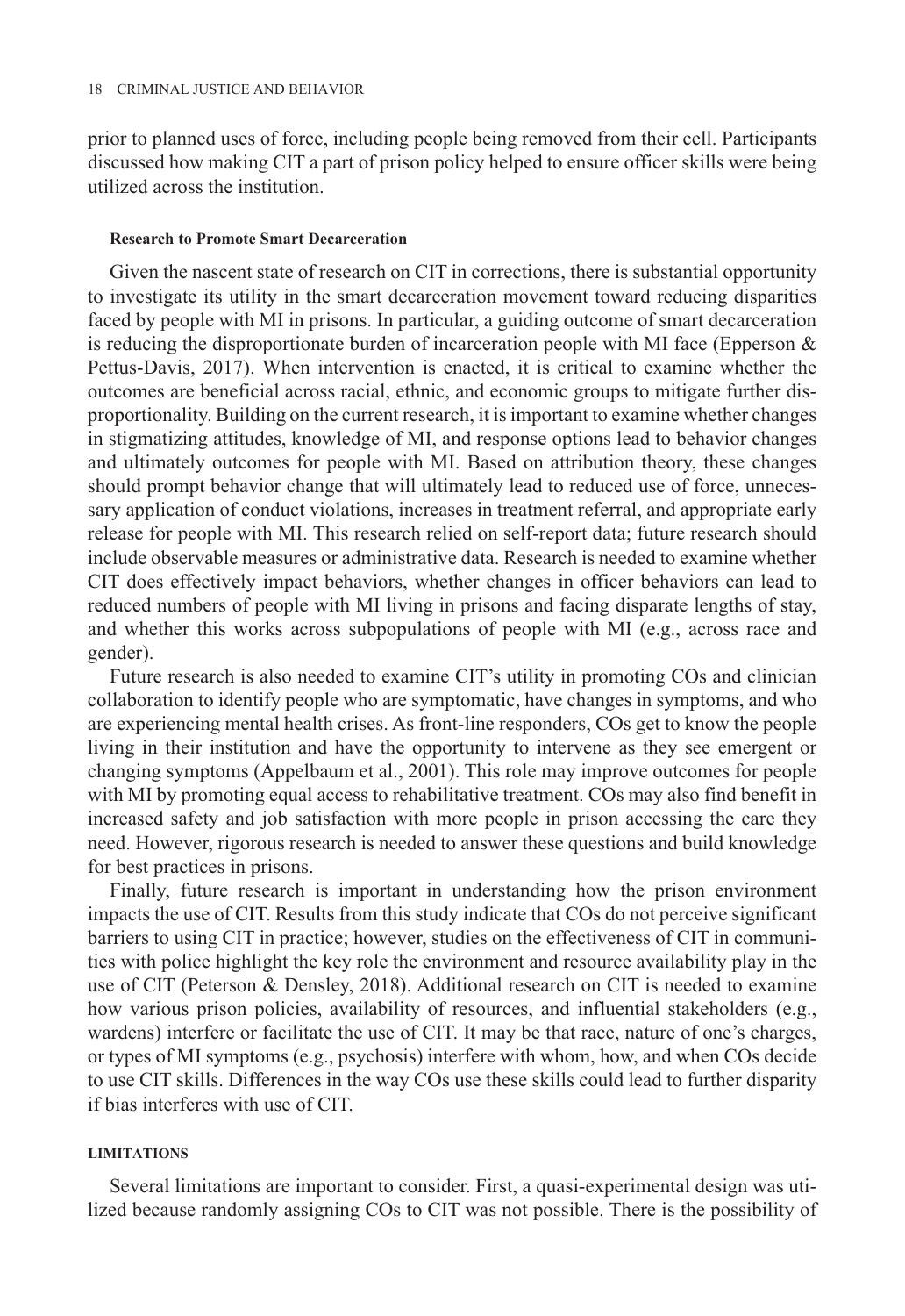selection bias as COs choose to participate in CIT; however, officer differences were examined and included in analyses. Having non-CIT COs complete the survey at one time point only may also be viewed as a limitation, although there is no reason to presume officer knowledge, stigmatizing attitudes, or response options would change without intervention during data collection. The response rate for the CIT survey was 58%, so there is a potential for nonresponse bias. There was also quite a bit of missing data for the general stigma measure (i.e., AQ) for CIT and non-CIT COs. Data were not missing from any other measure to this extent. One possible reason for this nonsystematic missing data is that this measure used a sliding bar, the only question structured in this way. During the last quarter of data collection, a participant contacted the first author and reported the survey did not work for that question. It is possible that the usability of this particular tool was poor, leading to missing data. Alternatively, COs may not have been comfortable answering AQ questions; however, the SDS had minimal missing data.

CIT COs work alongside non-CIT COs. It is possible that CIT COs could impact non-CIT COs (i.e., contamination). This work was conducted in the social environment, so contamination was not preventable. Contamination could be positive if CIT changes the general response of non-CIT COs or the overall prison culture. It is also possible that social desirability played a role in participant responses. Responses were collected online; regardless, this bias might impact findings. Future research should utilize a measure examining the extent and impact of contamination and social desirability. Finally, CIT is being implemented in a prison. There is limited flexibility and resources, which may create barriers for using CIT. The interviews were a helpful data source to explore this, but additional data are important for future research.

## **Conclusion**

The overarching goal of this research was to test an adapted model of CIT for corrections to build the very limited evidence base for CIT's feasibility and utility in prisons. People with MI in prisons face a multitude of risks while living in prison. Providing COs with additional training and support to more accurately respond to people with MI improves officer interactions with people experiencing MI. If future research finds CIT to be an effective intervention for changing behaviors, the health and well-being of people with MI in prison can be improved through more opportunity for treatment and service, increasing safety in interactions with COs, and reducing violations that lead to extended prison stays. Given the overrepresentation of this population in the criminal justice system and the negative risks they face in prison, CIT has the potential to significantly impact the short- and long-term mental health of people living in prison.

### **ORCID iDs**

Kelli E. Canada **h**ttps://orcid.org/0000-0002-2747-8675 Scott O'Kelley <https://orcid.org/0000-0002-2213-0952>

#### **References**

American Psychiatric Association. (2013). *Diagnostic and statistical manual of mental disorders* (5th ed.).

Appelbaum, K. L., Hickey, J. M., & Packer, I. (2001). The role of correctional officers in multidisciplinary mental health care in prisons. *Psychiatric Services*, *52*(10), 1343–1347.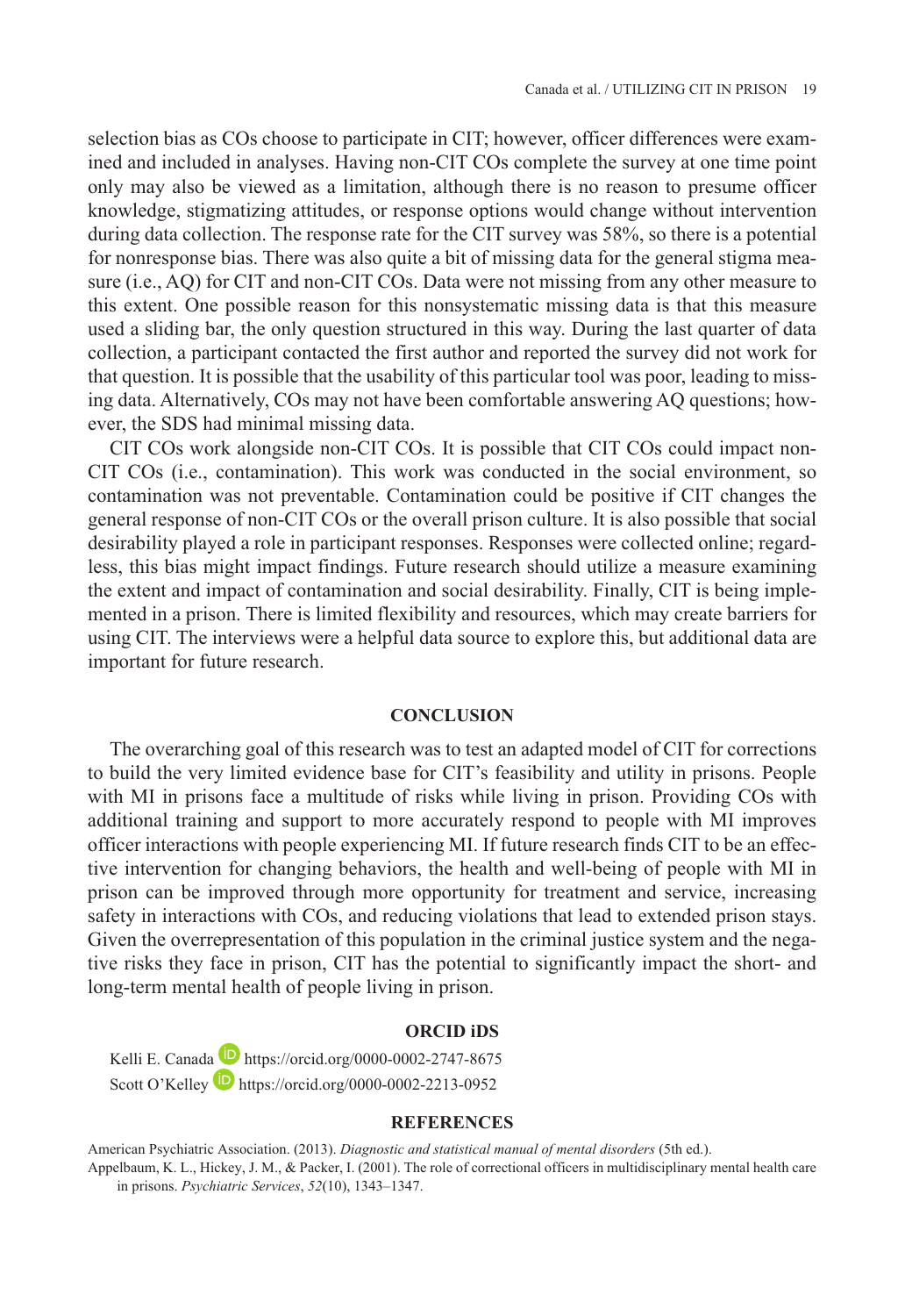#### 20 Criminal Justice and Behavior

- Aufderheide, D. (2012). Crisis intervention teams improving outcomes for inmates with mental illness. *Correct Care*, 10–12. <http://www.ncchc.org>
- Baillargeon, J., Binswanger, I. A., Penn, J. V., Williams, B. A., & Murray, O. J. (2009). Psychiatric disorders and repeat incarcerations: The revolving prison door. *American Journal of Psychiatry*, *166*(1), 103–109.
- Blitz, C. L., Wolff, N., & Shi, J. (2008). Physical victimization in prison: The role of mental illness. *International Journal of Law & Psychiatry*, *31*, 385–393.
- Braun, V., & Clarke, V. (2006). Using thematic analysis in psychology. *Qualitative Research in Psychology*, *3*, 77–101.
- Bronson, J., & Berzofsky, M. (2017). *Indicators of mental health problems reported by prisoners and jail inmates, 2011-12*. U.S. Department of Justice.
- Brown, S. A. (2008). Factors and measurement of mental illness stigma: A psychometric examination of the attribution questionnaire. *Psychiatric Rehabilitation Journal*, *32*(2), 89–94.
- Callahan, L. (2004). Correctional officer attitudes toward inmates with mental disorders. *International Journal of Forensic Mental Health*, *3*(1), 37–54.
- Camp, S. D., & Daggett, D. M. (2016). Correctional and treatment staff attitudes towards reentry: Nature of the differences and why we care. *Criminal Justice Review*, *41*(4), 393–408.
- Canada, K. E., Angell, B., & Watson, A. C. (2012). Intervening at the entry point: Differences in how CIT trained and non-CIT trained officers describe responding to mental health-related calls. *Community Mental Health Journal*, *48*, 746–755.
- Center for Health Policy, Planning, and Research. (2007). *Crisis intervention team (CIT) training for correctional officers*. University of New England.
- Compton, M. T., Esterberg, M. L., McGee, R., Kotwicki, R. J., & Oliva, J. R. (2006). Crisis intervention team training: Changes in knowledge, attitudes, and stigma related to Schizophrenia. *Psychiatric Services*, *57*(8), 1199–1202.
- Corrigan, P. W. (2000). Mental health stigma as social attribution: Implications for research methods and attitude change. *Clinical Psychology: Science & Practice*, *7*(1), 48–67.
- Corrigan, P. W., Markowitz, F. E., & Watson, A. C. (2004). Structural levels of mental illness stigma and discrimination. *Schizophrenia Bulletin*, *30*(3), 481–491.
- Corrigan, P. W., Rowan, D., Green, A., Lundin, R., River, P., Uphoff-Wasowski, K., White, K., & Kubiak, M. A. (2002). Challenging two mental illness stigmas: Personal responsibility and dangerousness. *Schizophrenia Bulletin*, *28*(2), 293– 309.
- Creswell, J. W., Plano Clark, V. L., Gutmann, M. L., & Hanson, W. E. (2003). Advanced mixed methods research designs. In A. Tashakkori & C. Teddlie (Eds.), *Handbook of mixed methods in social & behavioral research* (pp. 209–240). SAGE.
- Davidson, M. (2016). A criminal justice system-wide response to mental illness: Evaluating the effectiveness of the Memphis crisis intervention team training curriculum among law enforcement and correctional officers. *Criminal Justice Policy Review*, *27*(1), 46–75.
- Ditton, P. (1999). *Mental health and treatment of inmates and probationers*. Bureau of Justice.
- Dvoskin, J. A., & Spiers, E. M. (2004). On the role of correctional officers in prison mental health. *Psychiatric Quarterly*, *75*(1), 41–59.
- Epperson, M., & Pettus-Davis, C. (2017). *Smart decarceration: Achieving criminal justice transformation in the 21st century*. Oxford University Press.
- Fazel, S., Hayes, A. J., Bartellas, K., Clerici, M., & Trestman, R. (2016). Mental health of prisoners: Prevalence, adverse outcomes, and interventions. *The Lancet. Psychiatry*, *3*(9), 871–881. [https://doi.org/10.1016/S2215-0366\(16\)30142-0](https://doi.org/10.1016/S2215-0366(16)30142-0)
- Fellner, J. (2006). A correction quandary: Mental illness and prison rules. *Harvard Civil Rights-Civil Liberties Law Review*, *41*, 391–412.
- Galanek, J. D. (2014). Correctional officers and the incarcerated mentally ill: Responses to psychiatric illness in prison. *Medical Anthropology Quarterly*, *29*(1), 116–136.
- Gelman, A., & Hill, J. (2006). Missing-data imputation. In A. Gelman & J. Hill (Eds.), *Data analysis using regression and multilevel/hierarchical models* (pp. 529–544). Cambridge University Press.
- Harris, V., & Dagadakis, C. (2004). Length of incarceration: Was there parity for mentally ill offenders? *International Journal of Law and Psychiatry*, *27*, 387–393.
- Hills, H., Sigfried, C., & Ickowitz, A. (2004). *Effective prison mental health services: Guidelines to expand and improve treatment*. National Institute of Corrections.
- Hirschtritt, M. E., & Binder, R. L. (2017). Interrupting the mental illness–Incarceration-recidivism cycle. *The Journal of the American Medical Association*, *317*(7), 695–696. <https://doi.org/10.1001/jama.2016.20992>
- Houser, K., & Belenko, S. (2015). Disciplinary responses to misconduct among female prison inmates with mental illness, substance use disorders, and co-occurring disorders. *Psychiatric Rehabilitation Journal*, *38*(1), 24–34.

Human Rights Watch. (2003). *Ill-equipped: U.S. prisons and offenders with mental illness*.

- Iacobucci, D., & Duhachek, A. (2003). Advancing alpha: Measuring reliability with confidence. *Journal of Consumer Psychology*, *13*(4), 478–487.
- Johnson, T. P., & Wislar, J. S. (2012). Response rates and nonresponse errors in surveys. *The Journal of the American Medical Association*, *307*(17), 1805–1806. <https://doi.org/10.1001/jama.2012.3532>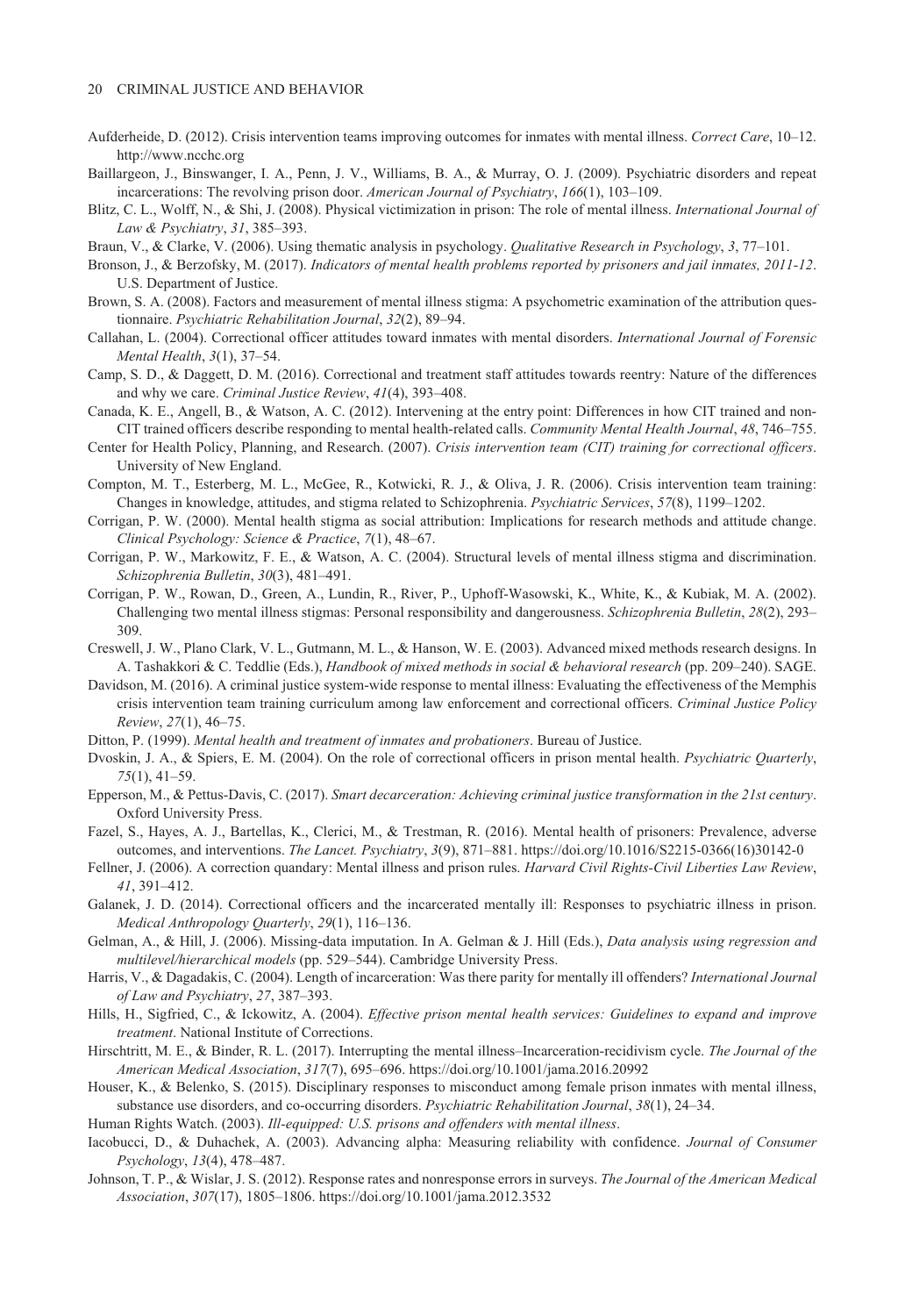- Kropp, P. R., Cox, D. N., Roesch, R., & Eaves, D. (1989). The perceptions of correctional officers toward mentally disordered offenders. *International Journal of Law & Psychiatry*, *12*, 181–188.
- Kubiak, S., Comartin, E., Milanovic, E., Bybee, D., Tillander, E., Rabaut, C., Bisson, H., Dunn, L. M., Bouchard, M. J., Hill, T., & Schneider, S. (2017). Countywide implementation of crisis intervention teams: Multiple methods, measures and sustained outcomes. *Behavioral Sciences & the Law*, *35*, 456–469.
- Lamberti, J. S. (2016). Preventing criminal recidivism through mental health and criminal justice collaboration. *Psychiatric Services*, *67*(11), 1206–1212.
- Lanes, E. C. (2011). Are the "worst of the worst" self-injurious prisoners more likely to end up in long-term maximumsecurity administrative segregation? *International Journal of Offender Therapy and Comparative Criminology*, *55*(7), 1034–1050.
- Lavoie, J. A., Connolly, D. A., & Roesch, R. (2006). Correctional officers' perceptions of inmates with mental illness: The role of training and burnout syndrome. *International Journal of Forensic Mental Health*, *5*(2), 151–166.
- Link, B. G., Cullen, F. T., Frank, J., & Wozniak, J. F. (1987). The social rejection of former mental patients: Understanding why labels matter. *Journal of Sociology*, *92*(6), 1461–1500.
- Lombardi, G. (2015). *A profile of the institutional and supervised offender population on June 30, 2015*.<http://doc.mo.gov>
- Macalino, G. E., Vlahov, D., Sanford-Colby, S., Patel, S., Sabin, K., Salas, C., & Rich, J. (2004). Prevalence & incidence of HIV, hepatitis B virus, and hepatitis C virus infections against males in Rhode Island prisons. *American Journal of Public Health*, *94*(7), 1218–1223.
- Matejkowski, J., Caplan, J., & Cullen, S. W. (2010). The impact of severe mental illness on parole decisions: Social integration within a prison setting. *Criminal Justice and Behavior*, *37*(9), 1005–1029.
- Metzner, J. L., & Fellner, J. (2010). Solitary confinement and mental illness in U.S. prisons: A challenge for medical ethics. *Journal of the American Academy of Psychiatry & the Law Online*, *38*(1), 104–108.
- Morabito, M. S., Kerr, A. N., Watson, A. C., Draine, J., & Angell, B. (2012). Crisis intervention teams and people with mental illness: Exploring the factors that influence the use of force. *Crime & Delinquency*, *58*(1), 57–77. [https://doi.](https://doi.org/10.1177/0011128710372456) [org/10.1177/0011128710372456](https://doi.org/10.1177/0011128710372456)
- Morabito, M. S., Watson, A., & Draine, J. (2013). Police officer acceptance of new innovation: The case of crisis intervention teams. *Policing: An International Journal of Police Strategies & Management*, *36*(2), 421–436.
- National Institutes of Mental Health. (2017). *Post-traumatic stress disorder (PTSD)*. <https://www.nimh.nih.gov>
- Nurse, J., Woodcock, P., & Ormsby, J. (2003). Influence of environmental factors on mental health within prisons: Focus group study. *British Medical Journal*, *327*(7413), 480–485.
- Patterson, E. J. (2013). The dose-response of time served in prison on mortality: New York State, 1989-2003. *American Journal of Public Health*, *103*(3), 523–528.
- Peterson, J., & Densley, J. (2018). Is crisis intervention team (CIT) training evidence-based practice? A systematic review. *Journal of Crime & Justice*, *41*(5), 521–534.
- Petracek, C. (2012). *Correctional officers' perceptions of working with inmates with mental illnesses and the effectiveness of mental health training* (Paper No. 72) [Master's thesis, St Catherine University]. Sophia, the St. Catherine University repository.
- Prins, S. J. (2014). Prevalence of mental illnesses in US State prisons: A systematic review. *Psychiatric Services*, *65*(7), 862–872.<https://doi.org/10.1176/appi.ps.201300166>
- Sawyer, W., & Wagner, P. (2019). *Mass incarceration: The whole pie 2019*. Prison Policy Initiative.
- Schaefer, L. (2018). Correcting the "correctional" component of the corrections officer role: How offender custodians can contribute to rehabilitation and reintegration. *Corrections Policy, Practice, & Research*, *3*(1), 38–55.
- Schnittker, J., & John, A. (2007). Enduring stigma: The long-term effects of incarceration on health. *Journal of Health & Social Behavior*, *48*, 115–130.
- Skeem, J., & Bibeau, L. (2008). How does violence potential relate to crisis intervention team responses to emergencies? *Psychiatric Services*, *59*(2), 201–204.
- Smith, H. (2014). Self-injurious behavior in prison: A case study. *International Journal of Offender Therapy & Comparative Criminology*, *60*(2), 228–243.
- Substance Abuse and Mental Health Services Administration. (2017). *Guidelines for successful transition of people with mental or substance use disorders from jail and prison: Implementation guide* (SMA-16-4998).
- Taheri, S. A. (2014). Do crisis intervention teams reduce arrests and improve officer safety? A systematic review and metaanalysis. *Criminal Justice Policy Review*, *27*(1), 76–96.
- Tucker, A. S., Van Hasselt, V. B., Mendez, J., Palmer, L., & Browning, S. L. (2012). Crisis intervention teams (CIT) training in the jail/detention setting: A case intervention. *International Journal of Emergency Mental Health*, *14*(3), 209–215.
- Turner, D. W. (2010). Qualitative interview design: A practical guide for novice investigators. *The Qualitative Report*, *15*(3), 754–760.
- Watson, A. C., Compton, M. T., & Draine, J. N. (2017). The crisis intervention team (CIT) model: An evidence-based policing practice? *Behavioral Sciences & Law*, *35*, 431–441.